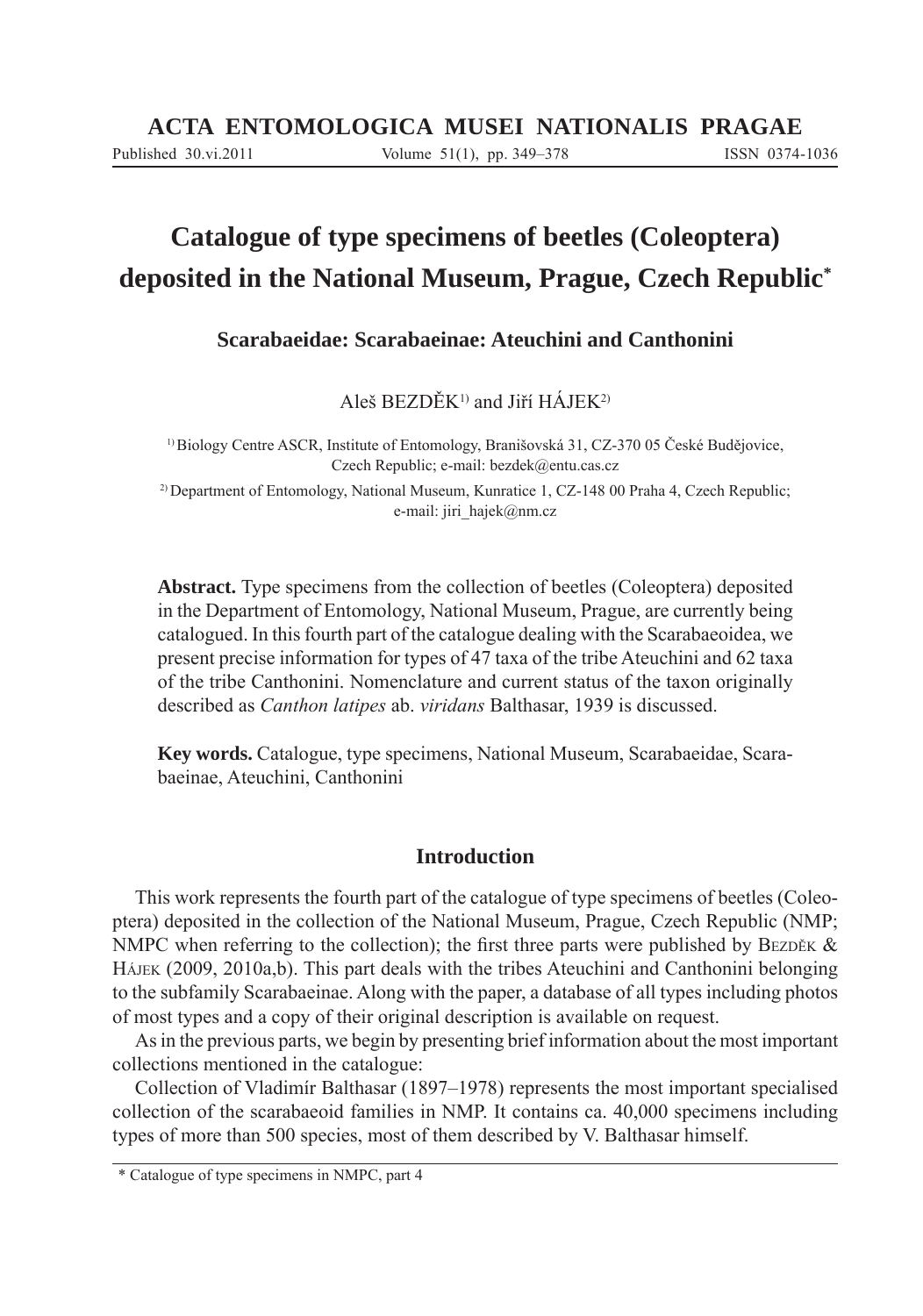Types from the collection of David Král (born 1959) comprise the complete type material (70 holotypes and 445 paratypes) from the collection of this contemporary Czech specialist on Scarabaeoidea. Beside the species he described himself, it includes also specimens exchanged with other specialists, e.g., R. Paulian.

Most recently, the Czech specialist Václav Křivan (born 1976) donated the types, described by J. F. Josso and P. Prévost from his collection, to NMP.

For additional information, see also BEZDĚK & HÁJEK (2009, 2010a,b).

# **Material and methods**

Recent concepts of higher classification in the Scarabaeoidea are largely inconsistent. The classification used in this catalogue follows SCHOLTZ & GREBENNIKOV (2005). Tribal classification of the subfamily Scarabaeinae is adopted from HANSKI  $&$  CAMBEFORT (1991) and partially modified according to MONTREUIL (1998) and VAZ-DE-MELLO (2008): Ateuchini, Canthonini, Coprini, Eucraniini, Eurysternini, Gymnopleurini, Oniticellini, Onthophagini, Onitini, Phanaeini, Scarabaeini and Sisyphini. Because the subfamily Scarabaeinae is speciose, it will be catalogued in three parts and particular tribes will be listed in alphabetical order.

Within each subfamily/tribe, the genera and species are arranged alphabetically. Each entry includes:

- the name of the taxon in original combination.
- the name of the taxon in original combination and spelling, with the author and year of description. Pagination, figures and plates are also given.
- the name-bearing type, number of specimens (including their sex if known) and exact label data. Our remarks are found in square brackets:  $[p]$  – preceding data are printed, [hw] – preceding data are handwritten. Separate labels are indicated by a double slash '//' and lines within each label are separated by a slash '/'.
- the current taxonomic status.
- the type condition is mentioned for considerably damaged specimens.
- any taxonomic problems and incosistencies are mentioned under Remarks.

Full reference to each publication can be found in References.

# **Catalogue**

# **Subfamily Scarabaeinae: Ateuchini**

# *Choeridium cernyi* **Balthasar, 1939**

*Choeridium cernyi* Balthasar, 1939d: 50.

One paratype is deposited in NMPC (ex coll. V. Balthasar):

PARATYPE (unsexed specimen): 'Brasilien / Gojaz [p, green label] // Coll. C. Felsche / Kauf 20. 1918 [p, green label] // Typus [p, red label, black margin] // černýi m. [hw, green label]'.

**Current status.** *Ateuchus cernyi* (Balthasar, 1939), see CHAPIN (1946).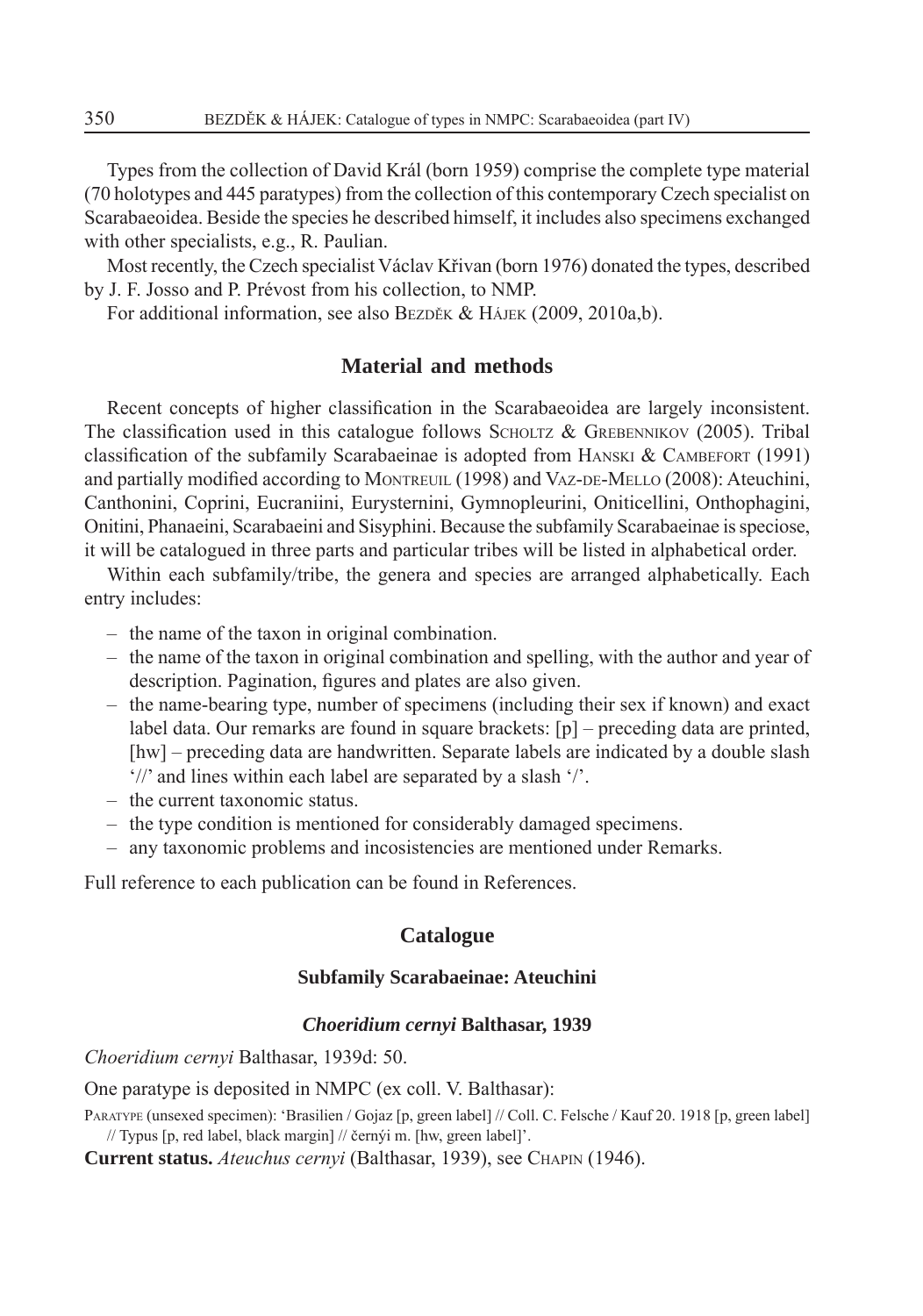#### *Choeridium contractum* **Balthasar, 1939**

*Choeridium contractum* Balthasar, 1939d: 48, Fig. 3.

One paratype is deposited in NMPC (ex coll. V. Balthasar):

PARATYPE (unsexed specimen): 'Horquetá / Paraguay [p] / 18. X. 1932 [hw] / Alb. Schultze S. G. [p] // Typus [p, red label, black margin] // Choeridium / contractum / n. sp. Type [hw] / Dr. V. Balthasar det. [p] // contractum m. [hw, green label]'.

**Current status.** *Ateuchus contractus* (Balthasar, 1939), see MARTÍNEZ & MARTÍNEZ (1987).

## *Choeridium euchalceum* **Balthasar, 1939**

*Choeridium euchalceum* Balthasar, 1939d: 51.

Two syntypes are deposited in NMPC (ex coll. V. Balthasar):

- SYNTYPE (unsexed specimen): 'Bolivia 450 m / Dept. S. Cruz / Umg. Buenavista / Steinbach coll. [p] // Typus [p, red label, black margin] // Ch. euchalceum / n. sp. [hw] / Dr. V. Balthasar det. [p] // euchalceum m. [hw, green label]'.
- SYNTYPE (unsexed specimen): 'Bolivia [hw] // Typus [p, red label, black margin] // Ch. euchalceum / n. sp. [hw] / Dr. V. Balthasar det. [p]'.

**Current status.** *Ateuchus euchalceus* (Balthasar, 1939), see CHAPIN (1946).

# *Choeridium freudei* **Balthasar, 1966**

*Choeridium freudei* Balthasar, 1966: 181.

One paratype is deposited in NMPC (ex coll. V. Balthasar):

PARATYPE (unsexed specimen): 'Brasilien /Amazonas / Oberer Cauaburi / 11.IV.-14.IV.64 / Chr. Lindemann [p] // Choeridium / freudei n.sp. / Balthasar / 66 [hw] Paratypus [p, orange label]'.

**Current status.** *Ateuchus freudei* (Balthasar, 1966), see for example CHAPIN (1946) and VAZ-DE-MELLO (2008).

# *Choeridium histrio* **Balthasar, 1939**

*Choeridium histrio* Balthasar, 1939d: 52.

The holotype is deposited in NMPC (ex coll. V. Balthasar):

HOLOTYPE (unsexed specimen): 'MINAS / Sete Lagoas / Ohaus S. [p, upper side] / 18. 12. 98 [hw, under side] // Typus [p, red label, black margin] // Choeridium / histrio n. sp. [hw] / Dr. V. Balthasar det. [p] // histrio m. [hw, green label, black margin]'.

**Current status.** *Ateuchus histrio* (Balthasar, 1939), see CHAPIN (1946).

# *Choeridium hornai* **Balthasar, 1939**

*Choeridium hornai* Balthasar, 1939d: 47.

The holotype is deposited in NMPC (ex coll. V. Balthasar):

HOLOTYPE (?): 'Mexico / Nexaca Puebla / Georg Heine [p] // Typus [p, red label, black margin] // Ch. hornai / n. sp. [hw] / Dr. V. Balthasar det. [p] // hornai m. [hw, green label] // Mus. Nat. Pragae [p] / Inv. [p] 26727 [hw, orange label]'.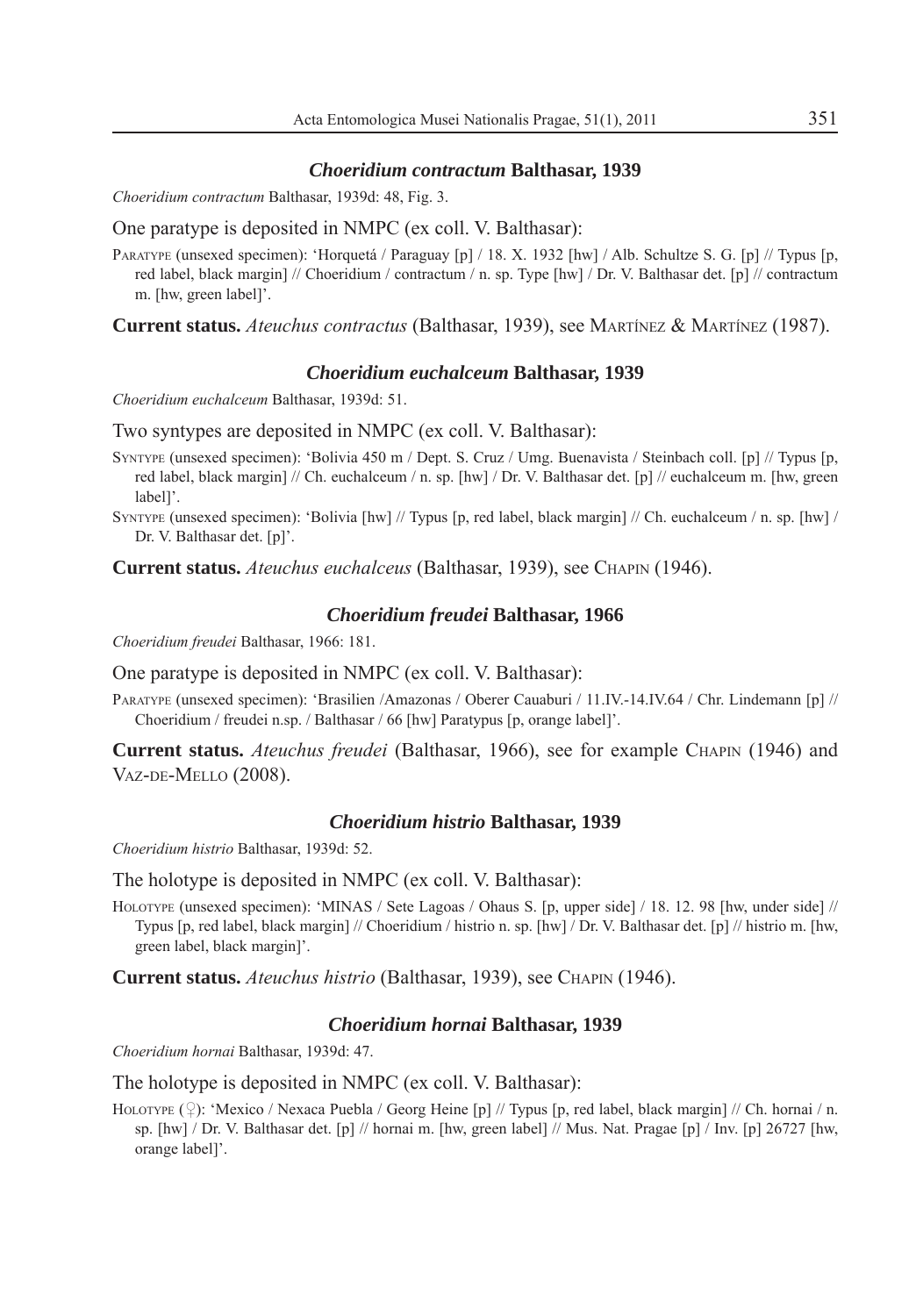**Current status.** Junior subjective synonym of *Ateuchus illaesus* (Harold, 1868), see KOHL-MANN (1984).

# *Choeridium hypocrita* **Balthasar, 1939**

*Choeridium hypocrita* Balthasar, 1939d: 45.

The holotype is deposited in NMPC (ex coll. V. Balthasar):

HOLOTYPE ( $\Diamond$ ): 'S. CATARINA / Joinville / F. Ohs 25. 3. 05 [p] // Typus [p, red label, black margin] // Choeridium / hypocrita / n. sp. Type! [hw] / Dr. V. Balthasar det. [p] // hypocrita m. [hw, green label]'.

**Current status.** *Ateuchus hypocrita* (Balthasar, 1939), see CHAPIN (1946).

**Remark.** Current generic placement is erroneous. The species belongs to an undescribed genus (VAZ-DE-MELLO 2007).

## *Choeridium irinum* **Balthasar, 1939**

*Choeridium irinum* Balthasar, 1939d: 49, Fig. 4.

One paratype is deposited in NMPC (ex coll. V. Balthasar):

PARATYPE (unsexed specimen): 'CAYENNE / Kourou Fl. / Le Moult [p] // Typus [p, red label, black margin] // Choeridium / irinum / n. sp. m. [hw] / Dr. V. Balthasar det. [p] // irinum m. [hw, green label]'.

**Current status.** *Ateuchus irinus* (Balthasar, 1939), see CHAPIN (1946).

# *Choeridium parvum* **Balthasar, 1939**

*Choeridium parvum* Balthasar, 1939d: 49.

The holotype is deposited in NMPC (ex coll. V. Balthasar):

HOLOTYPE  $(\text{?})$ : 'W. ECUADOR / Quevedo A.M. / Jan. 09 F. v. B. [p] // Typus [p, red label, black margin] // Choeridium / parvum / n. sp. [hw] / Dr. V. Balthasar det. [p] // parvum m. [hw, green label]'.

**Current status.** *Ateuchus parvus* (Balthasar, 1939), see CHAPIN (1946).

# *Choeridium pauki* **Balthasar, 1939**

*Choeridium pauki* Balthasar, 1939d: 45, Fig. 1.

Three paratypes are deposited in NMPC (ex coll. V. Balthasar):

PARATYPE (unsexed specimen): 'CAYENNE / Kourou Fl. / Le Moult [p] // Typus [p, red label, black margin] // Choeridium / hypocrita / n. sp. Typ! [hw] / Dr. V. Balthasar det. [p] // pauki m. [hw, green label]'.

PARATYPES (2 unsexed specimens): 'Guyane Francaise / St. Jean du Maroni [p] // Typus [p, red label, black margin]'.

**Current status.** *Ateuchus pauki* (Balthasar, 1939), see CHAPIN (1946).

# *Choeridium persplendens* **Balthasar, 1939**

*Choeridium persplendens* Balthasar, 1939d: 50.

# One paratype is deposited in NMPC (ex coll. V. Balthasar):

PARATYPE (unsexed specimen): 'R. Dagua / Colombia / V. Rosenberg [p] // Coll. C. Felsche / Kauf 20. 1918 [p, green label] // Typus [p, red label, black margin] // Choeridium / persplendens / n. sp. [hw] / Dr. V. Balthasar det. [p] // persplendens m. [hw, green label]'.

**Current status.** *Ateuchus persplendens* (Balthasar, 1939), see CHAPIN (1946).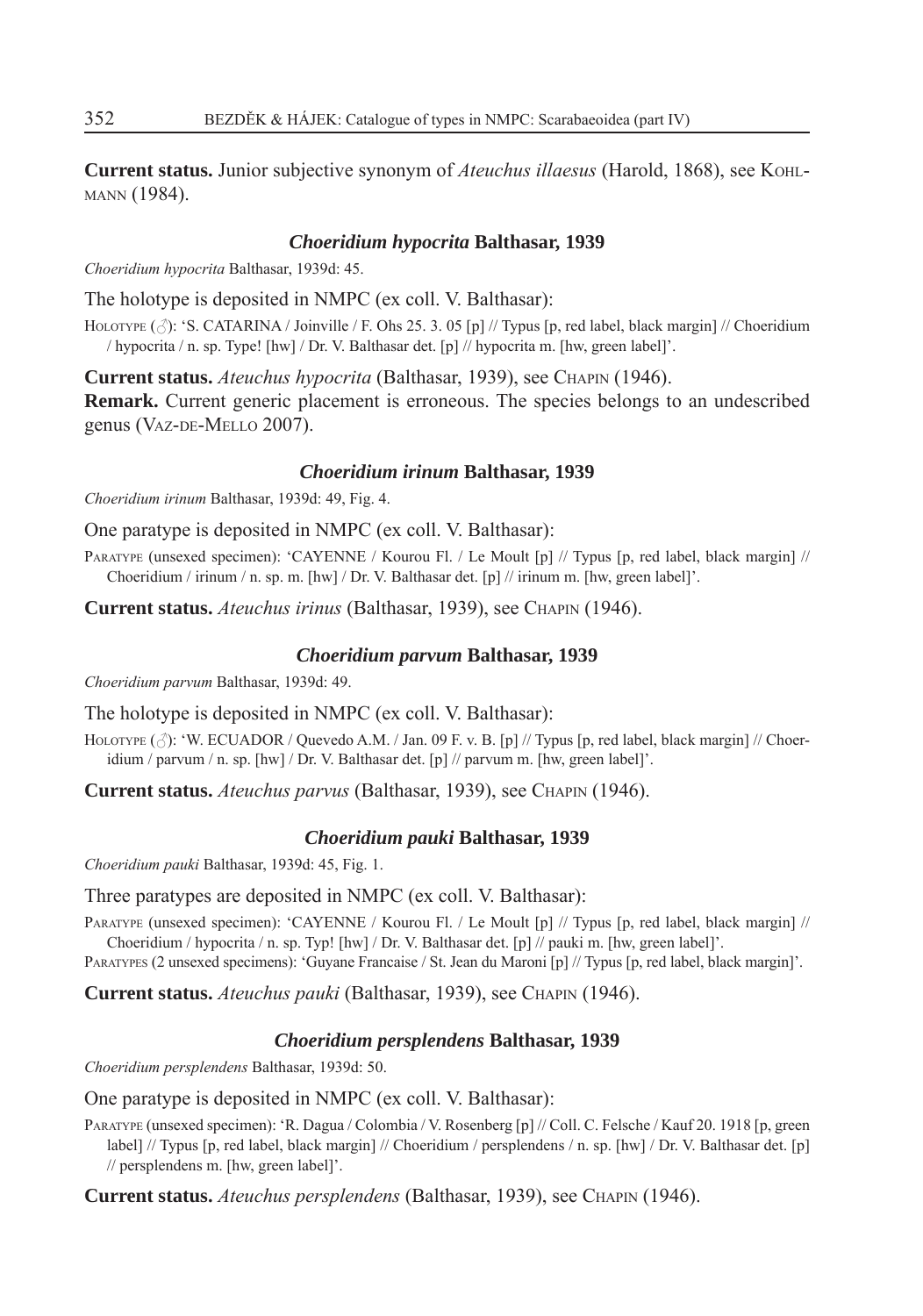#### *Choeridium peruanum* **Balthasar, 1939**

*Choeridium peruanum* Balthasar, 1939d: 48.

One paratype is deposited in NMPC (ex coll. V. Balthasar):

PARATYPE (unsexed specimen): 'Peru [p, green label] // Typus [p, red label, black margin] // Choeridium / peruanum / n. sp. Type [hw] / Dr. V. Balthasar det. [p] // peruanum m. [hw, green label]'.

**Current status.** *Ateuchus peruanus* (Balthasar, 1939), see CHAPIN (1946).

#### *Choeridium scrupulosum* **Balthasar, 1939**

*Choeridium scrupulosum* Balthasar, 1939d: 52.

The holotype and one paratype are deposited in NMPC (ex coll. V. Balthasar):

- HOLOTYPE ( $\triangle$ ): 'R. d. JANEIRO / N. Fribuigo / Ohaus S. [p] // Typus [p, red label, black margin] // Choeridium / scrupulosum / n. sp. m. [hw] / Dr. V. Balthasar det. [p] // Heller determ. [p] / Choeridium / apicatum / Har. [hw] // scrupulosum m. [hw, green label, black margin]'.
- PARATYPE  $(\text{A})$ : 'Theophillo Ottoni / Minas geraes [p, green label] // Typus [p, red label, black margin] // Choeridium / scrupulosum / Balth. [hw, green label]'.

**Current status.** *Ateuchus scrupulosus* (Balthasar, 1939), see CHAPIN (1946).

**Remark.** Current generic placement is erroneous. The species belongs to an undescribed genus (VAZ-DE-MELLO 2007).

#### *Choeridium setulosum* **Balthasar, 1939**

*Choeridium setulosum* Balthasar, 1939d: 53, Fig. 5.

Three paratypes are deposited in NMPC (ex coll. V. Balthasar):

- PARATYPE (unsexed specimen): 'CAYENNE / Maroni / Le Moult [p] // Typus [p, red label, black margin] // Choeridium / setulosum n. sp. [hw] / Dr. V. Balthasar det. [p] // setulosum m. [hw, green label, black margin]'.
- PARATYPE (unsexed specimen): 'CAYENNE / Maroni / Le Moult [p] // Typus [p, red label, black margin] // Choeridium / setulosum / n. sp. [hw] / Dr. V. Balthasar det. [p]'.
- PARATYPE (unsexed specimen): 'Mato Grosso / Rio Machados [p] // Typus [p, red label, black margin]'.

**Current status.** *Ateuchus setulosus* (Balthasar, 1939), see CHAPIN (1946).

# *Choeridium tenebrosum* **Balthasar, 1945**

*Choeridium tenebrosum* Balthasar, 1945: 163.

The holotype and one paratype are deposited in NMPC (ex coll. V. Balthasar):

- HOLOTYPE  $(\triangle)$ : 'Bras. Porto Alegre / 1929 / Pater P. Buck leg. / Eing. Nr. 187, 1929 [p, green label] // Typus [p, red label, black margin] // Choeridium / tenebrosum / n. sp. / Dr. V. Balthasar det. [p] // Choeridium Balth. / tenebrosum m. [hw, green label]'.
- PARATYPE  $(\hat{\beta})$ : 'Bras. Porto Alegre / 1929 / Pater P. Buck leg. / Eing. Nr. 187, 1929 [p, green label] // Typus [p, red label, black margin] // Choeridium / tenebrosum / n. sp. / Dr. V. Balthasar det. [p]'.

**Current status.** *Ateuchus tenebrosus* (Balthasar, 1945), see CHAPIN (1946).

# *Coptorhina pygmaea* **Balthasar, 1963**

*Coptorhina pygmaea* Balthasar, 1963a: 95, Fig. 2.

The holotype is deposited in NMPC (ex coll. V. Balthasar):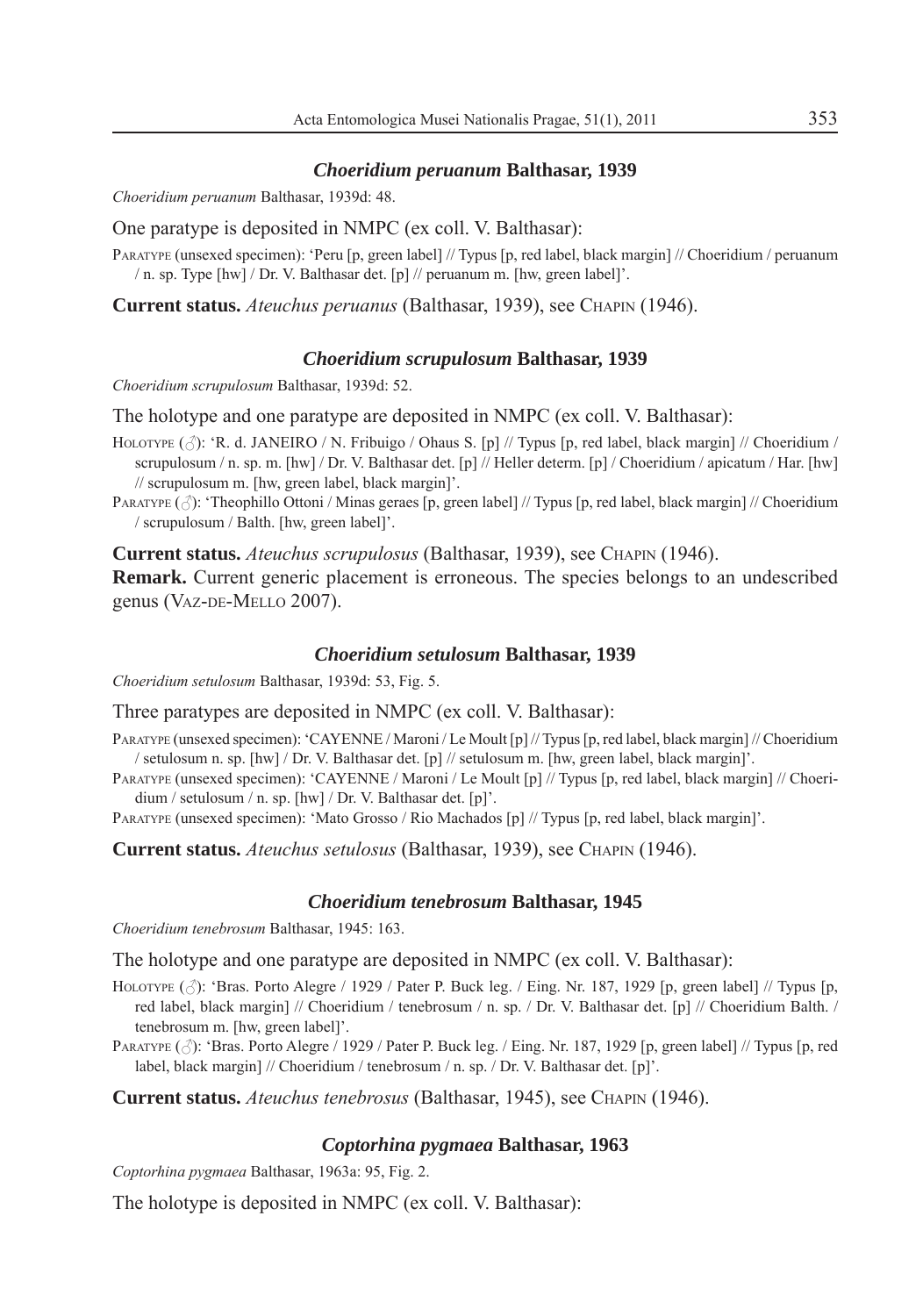HOLOTYPE  $(\triangle)$ : 'Joko / Kamerun [p] // Coptorrhina / pygmaea n.sp. / Balth. 62 [hw] Holotypus [p, ochraceous label] // Coptorrhina / nitidipennis Boheman / Frolov, Akhmetova det. 2005 [p]'.

**Current status.** Junior subjective synonym of *Coptorhina nitidipennis* Boheman, 1857, see FROLOV et al. (2008).

# *Demarziella imitatrix* **Balthasar, 1967**

*Demarziella imitatrix* Balthasar, 1967b: 133, Fig. 11.

The holotype is deposited in NMPC (ex coll. V. Balthasar):

HOLOTYPE (unsexed specimen): 'Queensl. / Mjöberg [p] // Colosse- / um [p] // Demarziella / imitatrix / n.sp. Balth. / 65 [hw] Holotypus [p, pink label]'.

**Current status.** Valid species.

# *Demarziella mirifi ca* **Balthasar, 1961**

*Demarziella mirifi ca* Balthasar, 1961: 180, Figs. 2a–b.

Three paratypes are deposited in NMPC (ex coll. V. Balthasar):

PARATYPES (2 unsexed specimens): 'Austral. North. T. / Katherine, XII 57 / leg. H. Demarz [p] // Museum Frey / Tutzing [p] // Demarziella / mirifica Balth. / n.g. n.sp. 60 [hw] Paratypus [p, pink label]'.

PARATYPE (unsexed specimens): 'Austral. North. T. / Beswick, I. 1958 / leg. H. Demarz [p] // Museum Frey / Tutzing [p] // Demarziella / mirifica Balth. / n.g. n.sp. 60 [hw] Paratypus [p, pink label]'.

**Current status.** Valid species.

#### *Demarziella setosa* **Balthasar, 1967**

*Demarziella setosa* Balthasar, 1967b: 134, Fig. 12.

The holotype is deposited in NMPC (ex coll. V. Balthasar):

HOLOTYPE (unsexed specimen): 'Ma- / landa [p] // Queensl. / Mjöberg [p] // Demarziella / setosa n.sp. / Balth. / 65 [hw] Holotypus [p], pink label]'.

**Current status.** Junior subjective synonym of *Demarziella interrupta* (Carter, 1936), see MATTHEWS & STEBNICKA (1986).

#### *Freyus bechynei* **Balthasar, 1958**

*Freyus bechynéi* Balthasar, 1958: 166, Fig. 1.

Two paratypes are deposited in NMPC (ex coll. V. Balthasar):

PARATYPES (2 unsexed specimens): 'Lake Barombi / Distr. Kumbi / 24.XI.55 [p] // Exped. Mus. G. Frey / Nigeria-Kamerun / Bechyne 1955-56 [p] // Freyus n.g. / bechynei n.sp. / Balthasar [hw] / Paratypus [p, pink label]'.

**Current status.** *Paraphytus bechynei* (Balthasar, 1958), see BALTHASAR (1963c).

# *Pedaria barrei* **Josso & Prévost, 2006**

*Pedaria barrei* Josso & Prévost, 2006: 6, Figs. 6–8.

Two paratypes are deposited in NMPC (general collection – donated by V. Křivan):

PARATYPE ( $\hat{\beta}$ ): 'KENYA S / VOI / 11. 1997 / Lgt. M. SNIZEK [p] // PARATYPE [p, red label] // PEDARIA / barrei / Josso & Prévost, 2006 [hw]'.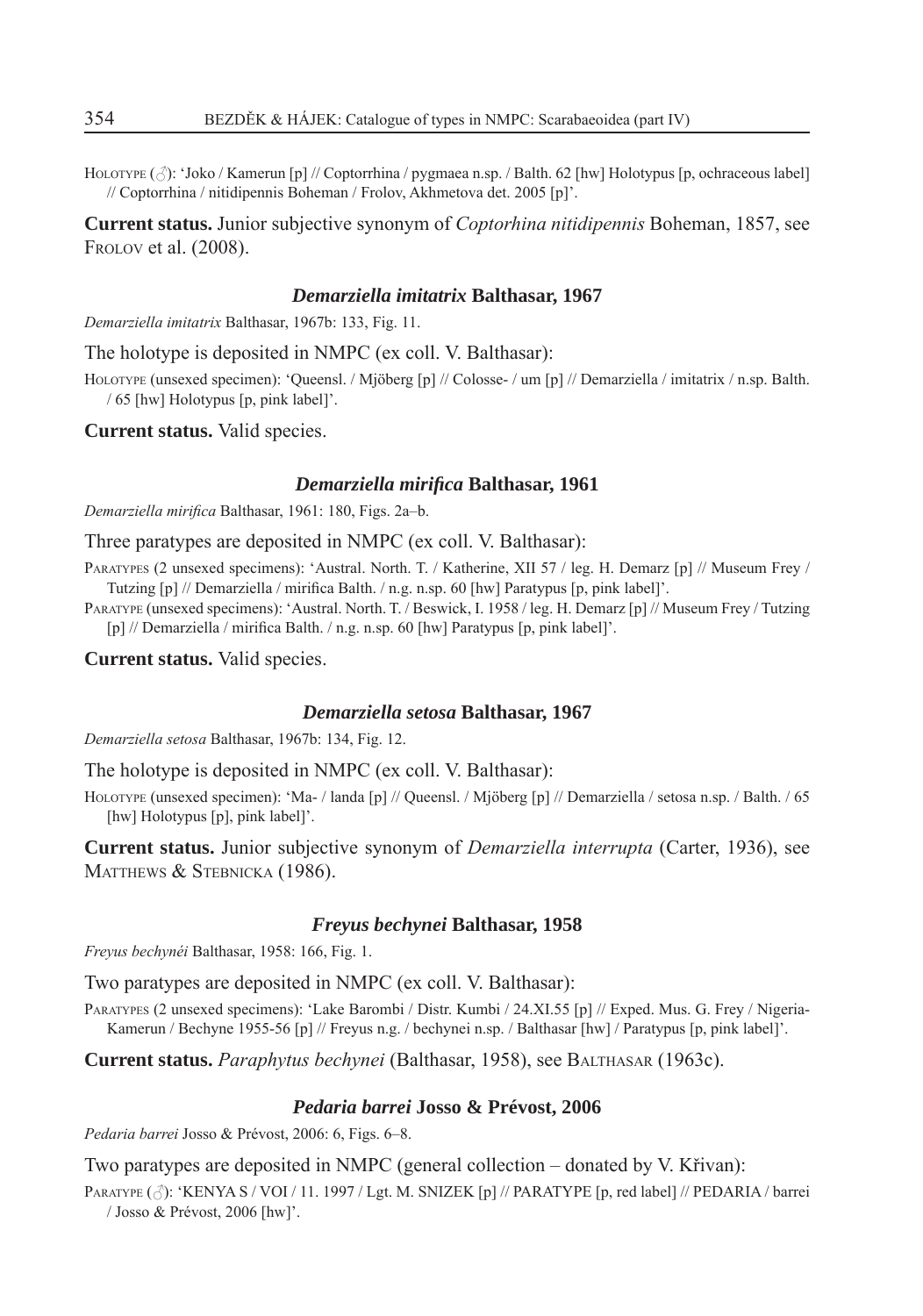PARATYPE (2): 'KENYA, Eastern / Mwingi, Nguni / env., 28. xi. 1999 / M. Snížek lgt. [p] // PARATYPE [p, red label]'.

# **Current status.** Valid species.

# *Pedaria biseria* **Josso & Prévost, 2003**

*Pedaria biseria* Josso & Prévost, 2003: 13, Figs. 7a–c.

Four paratypes are deposited in NMPC (general collection – donated by V. Křivan):

PARATYPE ( $\Diamond$ ): 'KENYA, Eastern / Mwingi, Nguni / env., 28. xi. 1999 / M. Snížek lgt. [p] // PARATYPE [p, red label] // Pedaria / biseria n.sp. / J.F. Josso dét. VI-2003 [p]'.

PARATYPES ( $\circ$  2  $\circ$  2): 'KENYA S / VOI / 11. 1997 / Lgt. M. SNIZEK [p] // PARATYPE [p, red label] // Pedaria / biseria n.sp. / J.F. Josso dét. VI-2003 [p]'.

**Current status.** Valid species.

#### *Pedaria gigantea* **Josso & Prévost, 2003**

*Pedaria gigantea* Josso & Prévost, 2003: 26, Figs. 17a–c.

One paratype is deposited in NMPC (general collection – donated by V. Křivan):

PARATYPE ( $\triangle$ ): 'KENYA S / VOI / 11. 1997 / Lgt. M. SNIZEK [p] // PARATYPE [p, red label] // Pedaria / gigantea n.sp. / J.F. Josso dét. VI-2003 [p]'.

**Current status.** Valid species.

#### *Pedaria hanae* **Balthasar, 1963**

*Pedaria hanae* Balthasar, 1963b: 89.

One paratype is deposited in NMPC (ex coll. V. Balthasar):

PARATYPE ( $\beta$ ): 'MUS. ROY. AFR. CENTR. / Kwango: Kianza, terr. / de Feshi III. 1959 / Mme N. Leleup [p] // A la lumiére [p, blue label] // ex coll. V. Balthasar / National Museum / Prague, Czech Republic [p] // Pedaria / hanae n.sp. / 63 Balth. [hw] / PARATYPUS [p, orange label]'.

**Current status.** Valid species.

#### *Pedaria somalica* **Balthasar, 1939**

*Pedaria somalica* Balthasar, 1939a: 6.

Two syntypes are deposited in NMPC (ex coll. V. Balthasar):

SYNTYPE  $(\text{A})$ : 'Somalia / Obbia / 1924 [hw] // Typus [p, red label, black margin]'.

SYNTYPE (unsexed specimen): 'Somalia / Stefanini / & Puccioni [hw] // Obbia / 1924 [hw] // 482 [hw] // Typus [p, red label, black margin] // somalica m. [hw, orange label, black margin]'.

**Current status.** Junior subjective synonym of *Pedaria conformis* Péringuey, 1901, see JOSSO & PRÉVOST (2003).

# *Pedaria tenebrosa* **Balthasar, 1937**

*Pedaria tenebrosa* Balthasar, 1937: 202.

Four syntypes are deposited in NMPC (ex coll. V. Balthasar):

SYNTYPE (unsexed specimen): 'Afr. or. / Victoria Ni. / Ukerewe [hw] // Typus [p, red label, black margin] // Pedaria / tenebrosa m. [hw] / Dr. V. Balthasar det. [p] // tenebrosa m. [hw, pink label]'.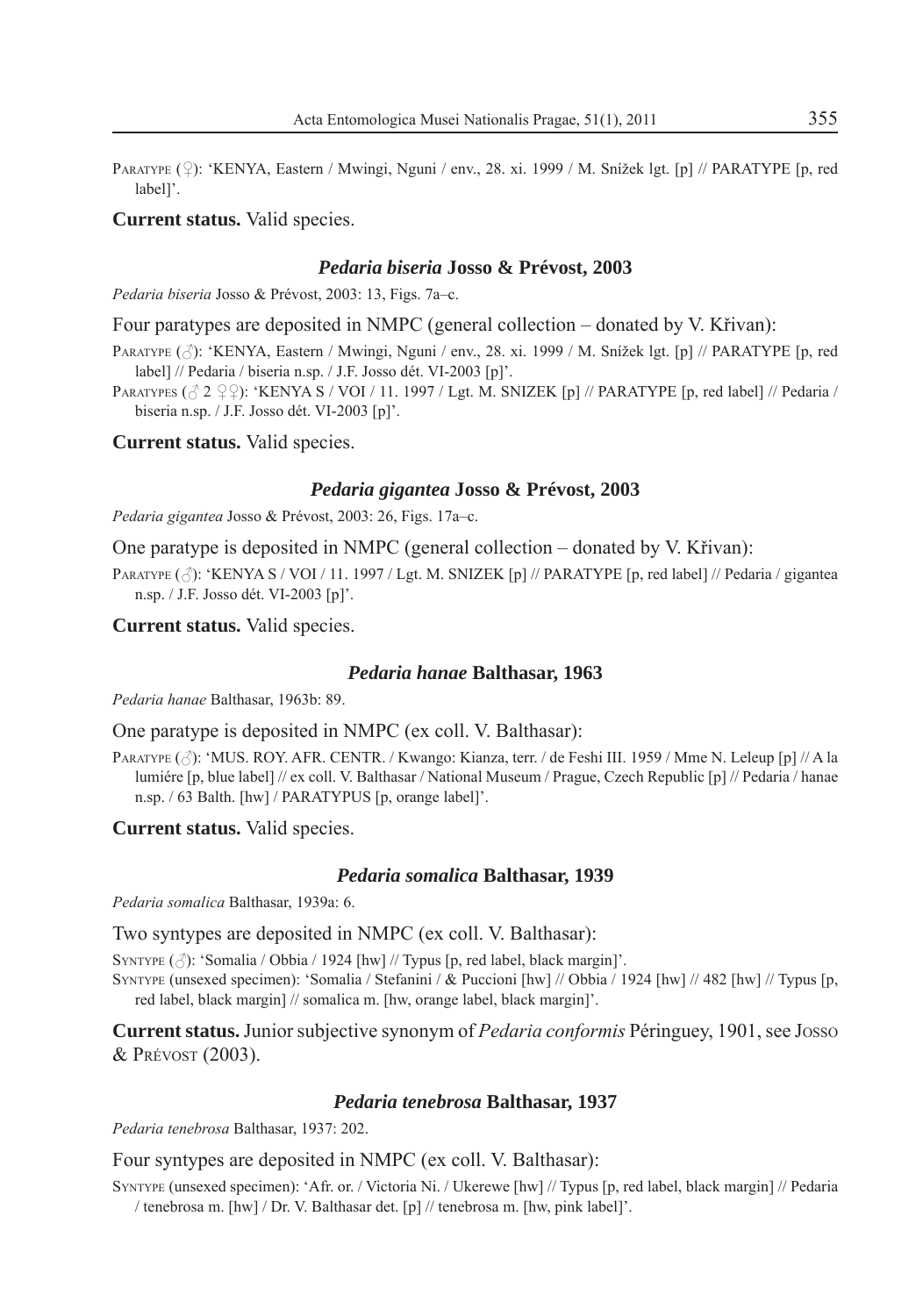SYNTYPES (2  $\beta \beta$ , 1 unsexed specimen): 'Tanganyika / Ukerewe [hw] // Typus [p, red label, black margin]'.

**Current status.** Valid species.

# *Pedaridium bidens* **Balthasar, 1938**

*Pedaridium bidens* Balthasar, 1938: 218.

The lectotype and one paralectotype are deposited in NMPC (ex coll. V. Balthasar):

- LECTOTYPE  $(\vec{\wedge})$ : 'Paraguay [p, green label] // Coll. C. Felsche / Kauf 20. 1918 [p, green label] // Typus [p, red label, black margin] // Pedarium / bidens n. sp. [hw] / Dr. V. Balthasar det. [p] // Lectotype [p, red label, black margin] // Pedaridium / bidens Balth. / LECTOTYPE [hw] / Vaz-de-Mello 2000 [p]'.
- PARALECTOTYPE (unsexed specimen): 'Jatahy / Goyas [p, green label] // Coll. C. Felsche / Kauf 20. 1918 [p, green label] // Typus [p, red label, black margin] // bidens m. [hw, green label, black margin] // PARALECTOTYPE [p, yellow label] // Pedaridium / bidens Balth. / PARALECTOTYPE [hw] / Vaz-de-Mello 2000 [p]'.

**Current status.** *Genieridium bidens* (Balthasar, 1938), see VAZ-DE-MELLO (2008).

**Remark.** The designation of the lectotype and paralectotypes was published by VAZ-DE-MELLO & GÉNIER (2005).

## *Pseuduroxys ohausi* **Balthasar, 1938**

*Pseuduroxys ohausi* Balthasar, 1938: 211, Fig. on p. 211.

Three syntypes are deposited in NMPC (ex coll. V. Balthasar):

- SYNTYPE (unsexed specimen): 'ECUADOR / Loja / Ohaus S. [p] // Loja Villonaco / F. Ohs. 5.9.05 [p] // Typus [p, red label, black margin] // Pseuduroxys / ohausi n.sp. [hw] / Dr. V. Balthasar det. [p] // Mus. Nat. Pragae [p] / Inv. [p] 65705 [hw, red label]'.
- SYNTYPE (unsexed specimen): 'ECUADOR / Loja / Ohaus S. [p] // Loja Villonaco / F. Ohs. 5.9.05 [p] // Typus [p, red label, black margin] // Pseuduroxys / ohausi n.sp. [hw] / Dr. V. Balthasar det. [p]'.
- SYNTYPE (unsexed specimen): 'ECUADOR / Loja / Ohaus S. [p] // Loja Villonaco / F. Ohs. 5.9.05 [p] // Typus [p, red label, black margin] // Pseuduroxys / ohausi [hw] / Dr. V. Balthasar det. [p] // ohausi / m. [hw, green label] // Mus. Nat. Pragae / Inv. [p] 65704 [hw, red label]'.

**Current status.** Valid species.

# *Scatimus furcatus* **Balthasar, 1939**

*Scatimus furcatus* Balthasar, 1939b: 88.

The holotype is deposited in NMPC (ex coll. V. Balthasar):

HOLOTYPE  $(\mathcal{Q})$ : 'Ecuador [hw, green label] // Typus [p, red label, black margin] // Scatimus / furcatus n.sp. m. [hw] / Dr. V. Balthasar det. [p] // furcatus m. [hw, green label] // Mus. Nat. Pragae [p] / Inv. [p] 65859 [hw, red label] // HOLOTYPE / Scatimus / furcatus / Balthasar, 1938 / vidit F. Génier, 1996 [p, red label]'.

**Current status.** Valid species.

#### *Scatimus monstrosus* **Balthasar, 1939**

*Scatimus monstrosus* Balthasar, 1939b: 88.

The lectotype and three paralectotypes are deposited in NMPC (ex coll. V. Balthasar):

LECTOTYPE  $(\vec{\beta})$ : 'ECUADOR / Loja / Ohaus S. [p] // Typus [p, red label, black margin] // Scatimus / monstrosus / n.sp. [hw] / Dr. V. Balthasar det. [p] // monstrosus m. [hw, green label] // Mus. Nat. Pragae [p] / Inv. [p] 65861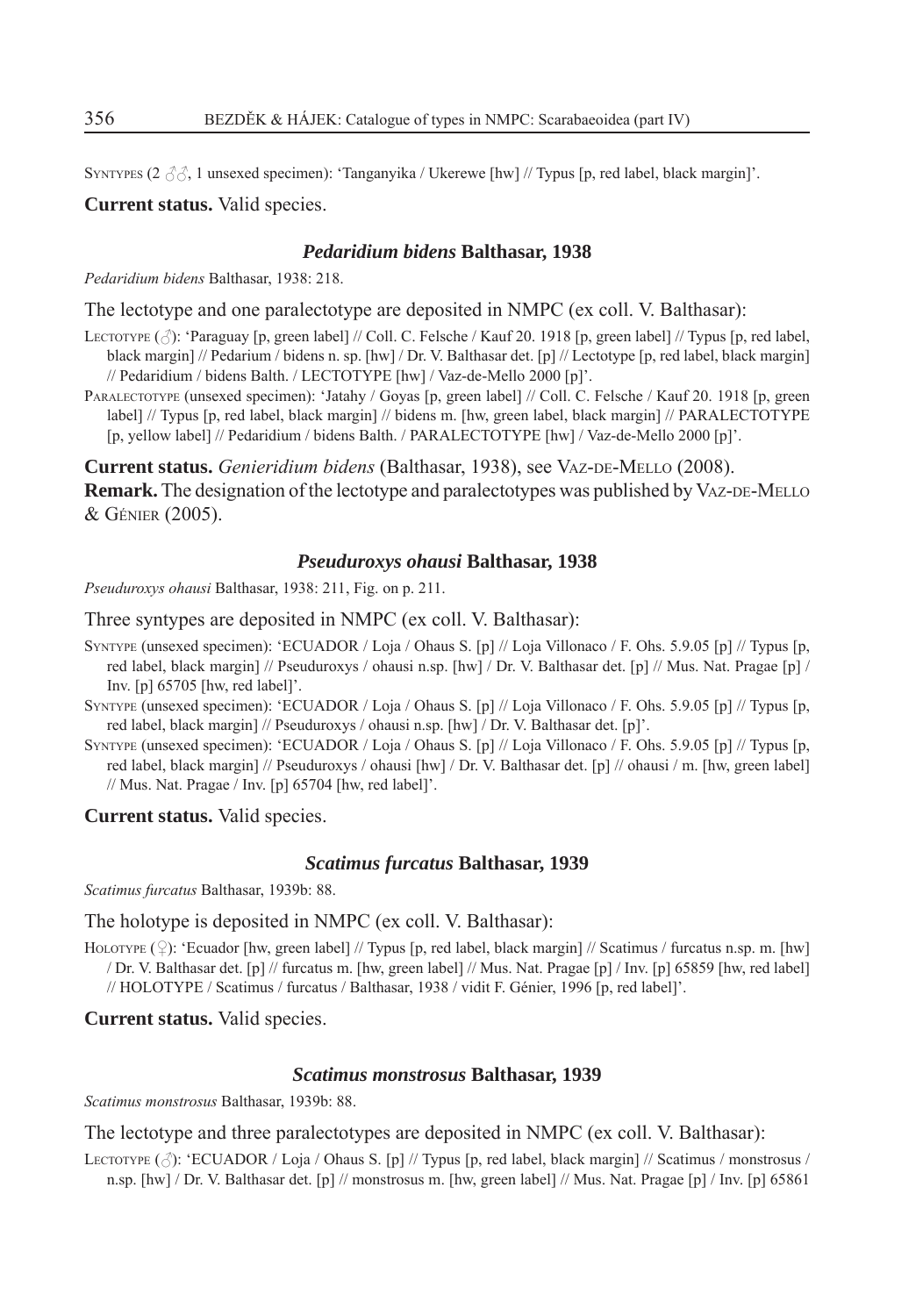[hw, red label] // LECTOTYPE / Scatimus / monstrosus / Balthasar, 1938 / désign. F. Génier, 1996 [p, red label] // LECTOTYPE [male mark] / Scatimus / monstrosus Balthasar, 1939 / Des. Génier & Kohlmann [p, red label]'.

- PARALECTOTYPE ( $\Diamond$ ): 'ECUADOR / Arenal E.W. [p] // Typus [p, red label, black margin] // Scatimus / monstrosus / n.sp. typ. [hw] / Dr. V. Balthasar det. [p] // Mus. Nat. Pragae [p] / Inv. [p] 65864 [hw, red label] // PARALECTOTYPE / Scatimus / monstrosus / Balthasar, 1938 / désign. F. Génier, 1996 [p, red label] // PARALECTOTYPE [male mark] / Scatimus / monstrosus Balthasar, 1939 / Des. Génier & Kohlmann [p, yellow label]'.
- PARALECTOTYPE ( $\beta$ ): 'ECUADOR / Sigiro M. W. [p] // Typus [p, red label, black margin] // Scatimus / monstrosus / n.sp. typ. [hw] / Dr. V. Balthasar det. [p] // Mus. Nat. Pragae [p] / Inv. [p] 65862 [hw, red label] // PARALECTO-TYPE / Scatimus / monstrosus / Balthasar, 1938 / désign. F. Génier, 1996 [p, red label] // PARALECTOTYPE / Scatimus / monstrosus Balthasar, 1939 / Des. Génier & Kohlmann [p, yellow label]'.
- PARALECTOTYPE  $(\hat{\varphi})$ : 'ECUADOR / Sigiro M. W. [p] // Typus [p, red label, black margin] // Scatimus / monstrosus / n.sp. typ. [hw] / Dr. V. Balthasar det. [p] // Mus. Nat. Pragae [p] / Inv. [p] 65863 [hw, red label] // PARALECTO-TYPE / Scatimus / monstrosus / Balthasar, 1938 / désign. F. Génier, 1996 [p, red label] // PARALECTOTYPE / Scatimus / monstrosus Balthasar, 1939 / Des. Génier & Kohlmann [p, yellow label]'.

# **Current status.** Valid species.

**Remark.** The designation of lectotype and paralectotypes was published by GÉNIER & KOHL-MANN (2003).

## *Scatimus quadridentatus* **Balthasar, 1939**

*Scatimus quadridentatus* Balthasar, 1939b: 89.

The holotype is deposited in NMPC (ex coll. V. Balthasar):

HOLOTYPE (unsexed specimen): 'Turrialba / Costarica [p] // Typus [p, red label, black margin] // Scatimus / 4-dentatus / n.sp. typ. [hw] / Dr. V. Balthasar det. [p] // 4-dentatus m. [hw, green label] // Mus. Nat. Pragae [p] / Inv. [p] 65860 [hw, red label] // HOLOTYPE / Scatimus / quadridentatus / Balthasar, 1938 / vidit F. Génier, 1996 [p, red label]'.

**Current status.** Junior subjective synonym of *Scatimus ovatus* Harold, 1862, see GÉNIER & KOHLMANN (2003).

#### *Scatimus strandi* **Balthasar, 1939**

*Scatimus Strandi* Balthasar, 1939b: 87.

The holotype is deposited in NMPC (ex coll. V. Balthasar):

HOLOTYPE  $(\vec{\wedge})$ : 'Ecuador [hw, green label] // 5252 [hw, green label] // Typus [p, red label, black margin] // Sc. strandi / n.sp. m. [hw] / Dr. V. Balthasar det. [p] // strandi m. [hw, green label, black margin] // Mus. Nat. Pragae [p] / Inv. [p] 65858 [hw, red label] // HOLOTYPE / Scatimus / strandi / Balthasar, 1938 / vidit. F. Génier, 1996 [p, red label]'.

**Current status.** Valid species.

# *Trichillum depilatum* **Balthasar, 1942**

*Trichillum depilatum* Balthasar, 1942: 40.

The holotype is deposited in NMPC (ex coll. V. Balthasar):

HOLOTYPE (?): 'SÃO PAULO / BRAS. MRÁZ LGT. / MUS. PRAGENSE [p] // Typus [p, red label] // Trichillum / depilatum / n. sp. [hw] / Dr. V. Balthasar det. [p] // Trichillum / depilatum Balth. [hw, green label] // HOLOTYPUS [p, red label] // Trichillum depila- / tum Balthasar / HOLOTYPE [hw] / Vaz-de-Mello det. 2000 [p]'.

**Current status.** Valid species.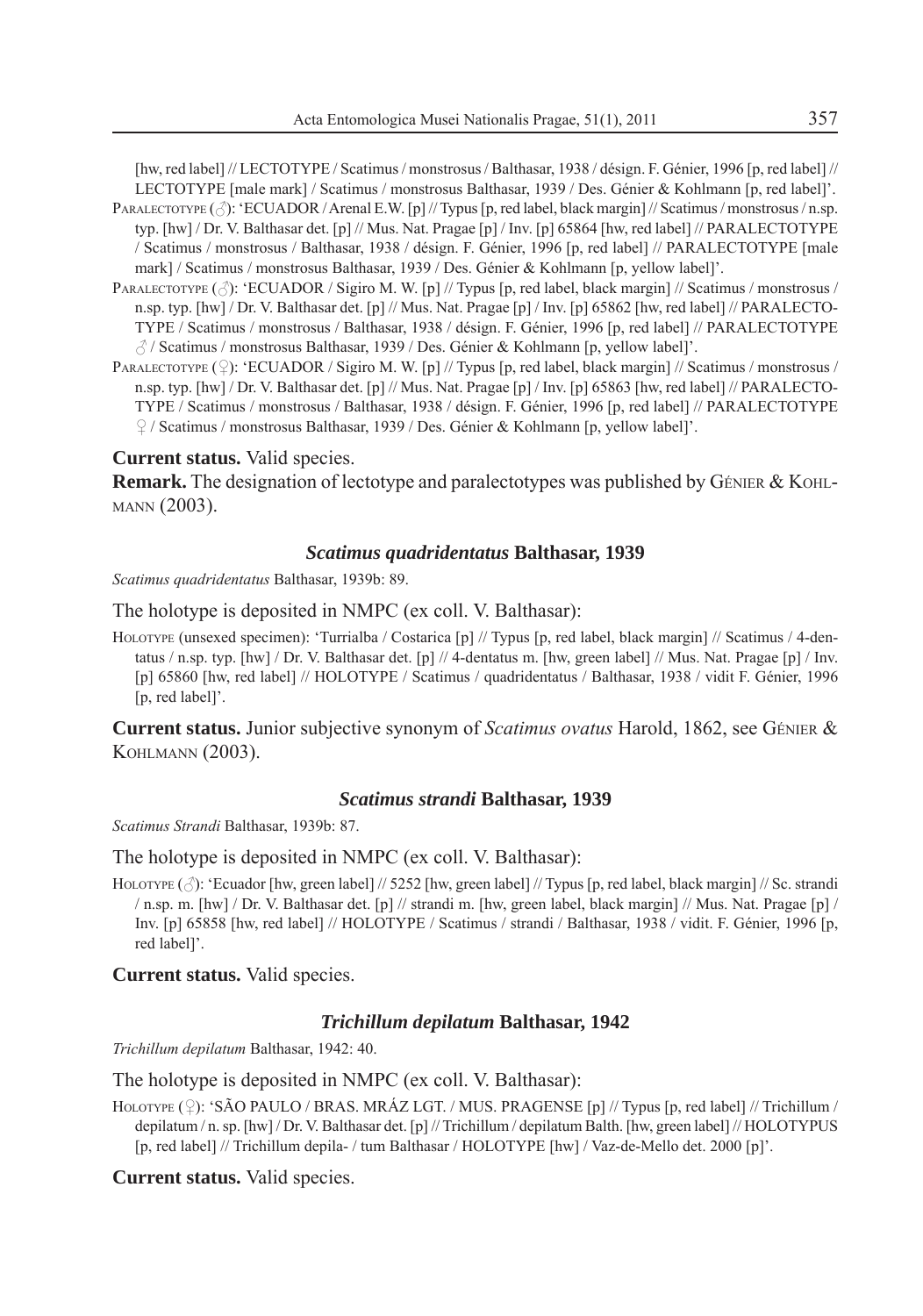# *Trichillum elongatum* **Balthasar, 1939**

*Trichillum elongatum* Balthasar, 1939c: 24, Fig. on p. 16.

The lectotype and two paralectotypes are deposited in NMPC (ex coll. V. Balthasar):

LECTOTYPE  $(\vec{\wedge})$ : 'ARGENTINA / S. d. Cordoba / Stempelmann [p] // Typus [p, red label, black margin] // Tr. elongatum / m. [hw] / Dr. V. Balthasar det. [p] // LECTOTYPE [p, red label, black margin] // Trichillum / elongatum Balth. / LECTOTYPE [hw] / Vaz-de-Mello det. 2000 [p] // Pedaridium / argentinum Arrow [hw] / Vaz-de-Mello det. 2000 [p]'.

PARALECTOTYPES (2  $\circ$  Q): 'ARGENTINA / Rosario / Ohaus S. // Typus [p, red label, black margin] // Tr. elongatum / m. [hw] / Dr. V. Balthasar det. [p] // PARALECTOTYPE [p, yellow label, black margin] // Trichillum / elongatum Balth. / PARALECTOTYPE [hw] / Vaz-de-Mello det. 2000 [p] // Pedaridium / argentinum Arrow [hw] / Vaz-de-Mello det. 2000 [p]'.

**Current status.** Junior subjective synonym of *Nunoidium argentinum* (Arrow, 1913), see VAZ-DE-MELLO (2008).

**Remark.** The designation of lectotype and paralectotypes was published by VAZ-DE-MELLO & GÉNIER (2005).

# *Trichillum vejdovskyi* **Balthasar, 1939**

*Trichillum vejdovskýi* Balthasar, 1939c: 23.

The holotype is deposited in NMPC (ex coll. V. Balthasar):

HOLOTYPE  $(\text{A})$ : 'Bolivia 450 m / Dept. S. Cruz / Umg. Buenavista / Steinbach coll. [p] // Typus [p, red label, black margin] // vejdovskýi / m. [hw, pale green label] // HOLOTYPE [p, red label, black margin] // Trichillum / vejdovskyi Balth. / HOLOTYPE [hw] / Vaz-de-Mello det. 2000 [p]'.

**Current status.** *Besourenga vejdovskyi* (Balthasar, 1939), see VAZ-DE-MELLO (2008).

# *Uroxys catharinensis* **Balthasar, 1966**

*Uroxys catharinensis* Balthasar, 1966: 183.

The holotype is deposited in NMPC (ex coll. V. Balthasar):

HOLOTYPE (unsexed specimen): 'Brasil., S. Catarina / Nova Teutonia [p] / 15. Apr. 1954 [hw] // Uroxys / catharinensis / n.sp. Balthasar / 66 [hw] Holotypus [p]'.

**Current status.** Valid species.

#### *Uroxys corporaali* **Balthasar, 1940**

*Uroxys corporaali* Balthasar, 1940b: 35.

The holotype is deposited in NMPC (ex coll. V. Balthasar):

HOLOTYPE  $(\mathcal{Q})$ : 'Paraguay / K. Fiebrig [p] // Typus [p, red label, black margin] // U. corporaali / n. sp. [hw] / Dr. V. Balthasar det. [p] // corporaali m. [hw, green label] // Mus. Nat. Pragae / Inv [p] / 65708 [hw, red label]'.

**Current status.** Valid species.

# *Uroxys frankenbergeri* **Balthasar, 1940**

*Uroxys frankenbergeri* Balthasar, 1940b: 35.

The holotype is deposited in NMPC (ex coll. V. Balthasar):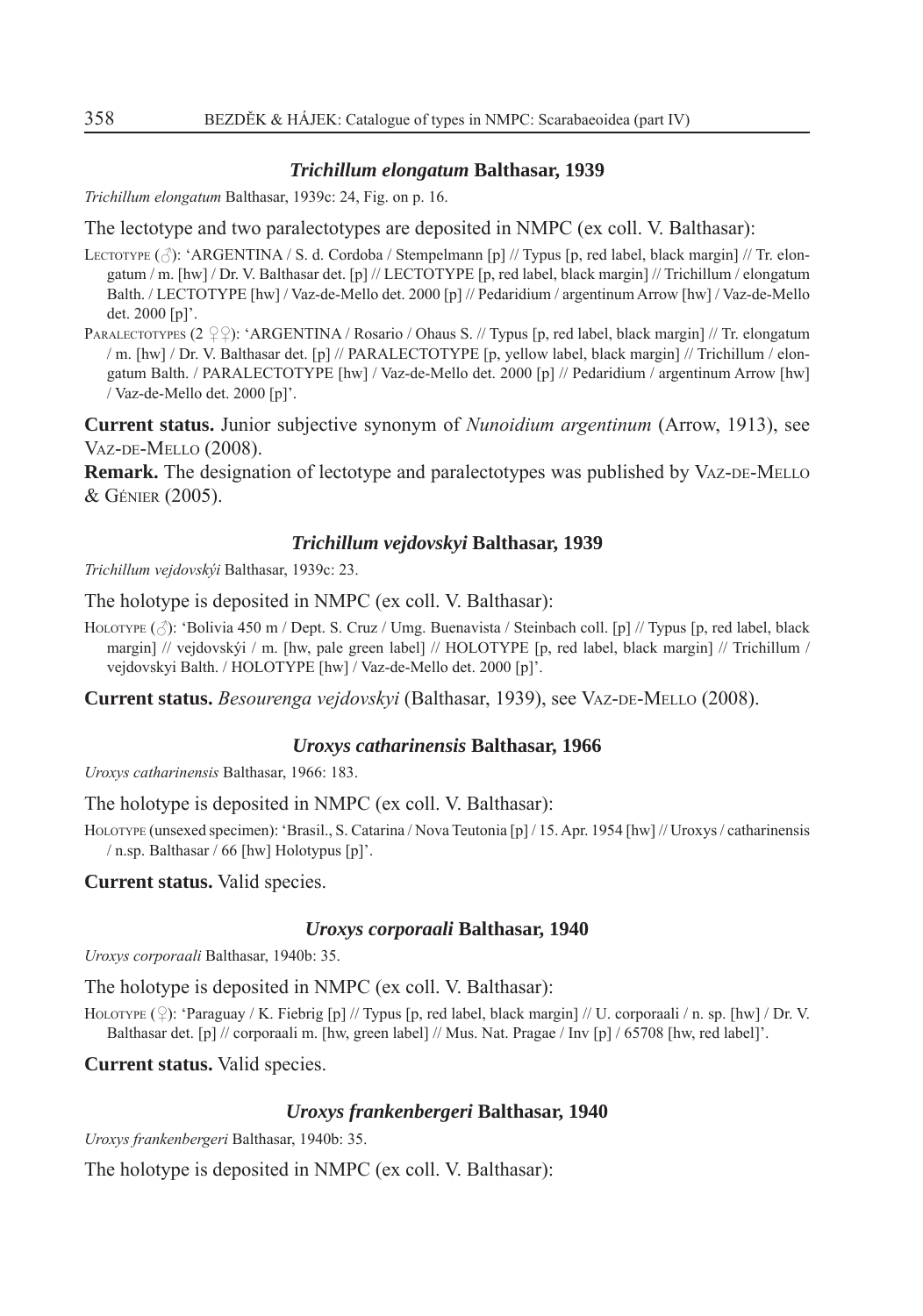HOLOTYPE  $(\mathcal{Q})$ : 'S ECUADOR / Cajanuma / Ohaus S. [p, violet letters] // Loja Cajanuma / F. Ohs. 25.8.05 [p, violet letters] // Arrow determ. [p] Uroxys / sp. [hw] // Typus [p, red label] // Uroxys / frankenbergeri / n.sp. [hw] // Dr. V. Balthasar det. [p] // frankenbergeri / m. [hw, green label, black margin] // Mus. Nat. Pragae / Inv. [p] 65709 [hw, red label]'.

**Current status.** Valid species.

#### *Uroxys guadeloupensis* **Balthasar, 1966**

*Uroxys guadeloupensis* Balthasar, 1966: 182.

Two paratypes are deposited in NMPC (ex coll. V. Balthasar):

- PARATYPE (unsexed specimen): 'Guade- / loupe [p] // Uroxys / guadeloupensis / n.sp. Balthasar / 65 [hw] Paratypus [p, pink label]'.
- PARATYPE (unsexed specimen): 'Guade-/loupe [p] // Uroxys / guadeloupen-/sis n.sp. / 66 Balthasar [hw] Paratypus [p, pink label]'.

**Current status.** Junior subjective synonym of *Uroxys productus* Arrow, 1933, see CHALUMEAU & GRUNER (1974).

#### *Uroxys kratochvili* **Balthasar, 1940**

*Uroxys kratochvili* Balthasar, 1940b: 36.

The holotype is deposited in NMPC (ex coll. V. Balthasar):

HOLOTYPE (unsexed specimen): 'Santos / J. Metz [p] // Coll. Kraatz [p] // Typus [p, red label] // kratochvili m. [hw, green label, black margin] // Mus. Nat. Pragae / Inv. [p] 65710 [hw, red label]'.

**Current status.** Valid species.

#### *Uroxys magnus* **Balthasar, 1940**

*Uroxys magnus* Balthasar, 1940b: 37.

One syntype is deposited in NMPC (ex coll. V. Balthasar):

SYNTYPE (A): 'Ecuador / D. Stübel / 5351 [hw, green label] // 4684 [hw, red letters] // Typus [p, red label] // Uroxys / magnus / n.sp. [hw] / Dr. Balthasar det. [p] // magnus / m. [hw, green label] // Mus. Nat. Pragae / Inv. [p] 65711 [hw, red label]'.

**Current status.** Valid species.

# *Uroxys monstrosus* **Balthasar, 1940**

*Uroxys monstrosus* Balthasar, 1940b: 34.

The holotype is deposited in NMPC (ex coll. V. Balthasar):

HOLOTYPE (unsexed specimen): 'Ecuador / Baron [p] // Typus [p, red label, black margin] // Uroxys / monstrosus / n. sp. m. [hw] / Dr. V. Balthasar det. [p] // monstrosus m. [hw, green label, black margin]'.

**Current status.** Valid species.

# *Uroxys pauliani* **Balthasar, 1940**

*Uroxys pauliani* Balthasar, 1940b: 34.

One syntype is deposited in NMPC (ex coll. V. Balthasar):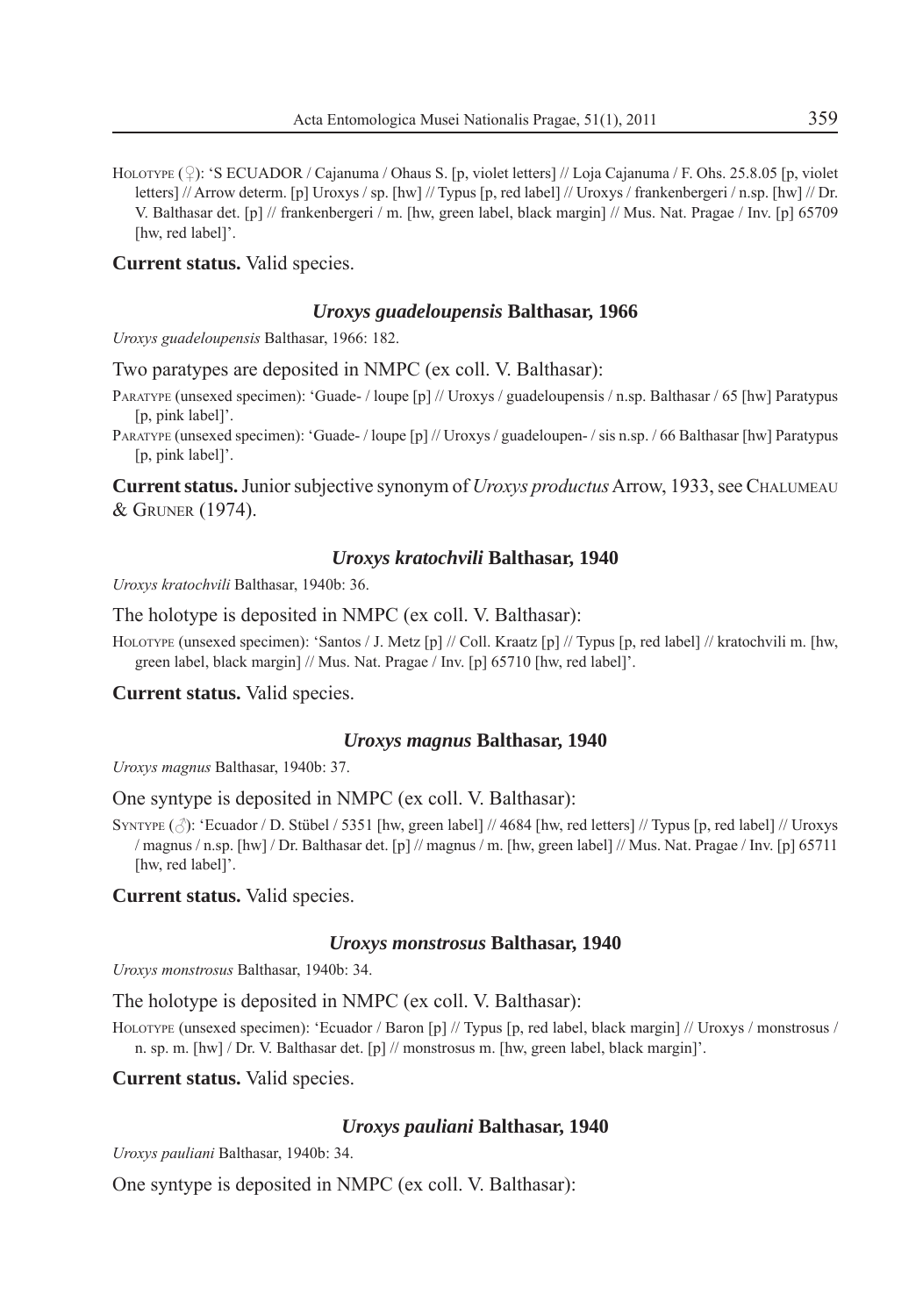SYNTYPE (unsexed specimen): 'Pichinde / Colombia / xii. 94. 5000ft. [p] // Coll. C. Felsche / Kauf 20. 1918 [p, green label] // Typus [p, red label, black margin] // Uroxys Typ. / pauliani n. sp. [hw] / Dr. V. Balthasar det. [p] // pauliani n. sp. [hw, green label, black margin] // Mus. Nat Pragae [p] / 65712 [hw] Inv. [p, red label]'.

**Current status.** Valid species.

# *Uroxys peruanus* **Balthasar, 1940**

*Uroxys peruanus* Balthasar, 1940b: 38.

The holotype is deposited in NMPC (ex coll. V. Balthasar):

HOLOTYPE (unsexed specimen): 'O. PERU / Chanchamayo / 1000 m. [p, violet letters] // Typus [p, red label] // Uroxys / peruanus / n.sp. [hw] / Dr. V. Balthasar det. [p] // peruanus / m. [hw, green label] // Mus. Nat. Pragae / Inv. [p] 65713 [hw, red label]'.

**Current status.** Valid species.

# *Uroxys spaethi* **Balthasar, 1940**

*Uroxys späthi* Balthasar, 1940b: 37.

The holotype is deposited in NMPC (ex coll. V. Balthasar):

HOLOTYPE  $(\mathcal{Q})$ : 'Santa Jnéz / (Ecuad.) / R. Haensch S. [p] // Typus [p, red label] // U. Spaethi / n.sp. [hw] / Dr. V. Balthasar det. [p] // spaethi / m. [hw, green label]'.

**Current status.** Valid species.

#### *Uroxys sulai* **Balthasar, 1940**

*Uroxys šulai* Balthasar, 1940b: 33.

The holotype is deposited in NMPC (ex coll. V. Balthasar):

HOLOTYPE  $(\text{A})$ : 'Guazaquil / F. Ohs. S. 18. 6. 05 [p] // Typus [p, red label, black margin] // Uroxys / Šulai m. / Typus! N. sp. [hw] / Dr. V. Balthasar det. [p] // šulai m. [hw, green label] // Mus. Nat. Pragae / Inv. [p] 65714 [hw, red label]'.

**Current status.** Valid species.

#### *Uroxys thoracalis* **Balthasar, 1940**

*Uroxys thoracalis* Balthasar, 1940: 33.

The holotype is deposited in NMPC (ex coll. V. Balthasar):

HOLOTYPE (unsexed specimen): 'Paraguay / Prov. Alto Parana / Hohenau [p, green label] // H. Jacob leg. / Eing. Nr. 55. 1938 [p, green label] // U. thoracalis / n.sp. [hw] / Dr. V. Balthasar det. [p] // Typus [p, red label] // thoracalis / m. [hw, green label, black margin] // Mus. Nat. Pragae / Inv. [p] 65715 [hw, red label]'.

**Current status.** Valid species.

# **Subfamily Scarabaeinae: Canthonini**

# *Agamopus castaneus* **Balthasar, 1938**

*Agamopus castaneus* Balthasar, 1938: 218.

The holotype is deposited in NMPC (ex coll. V. Balthasar):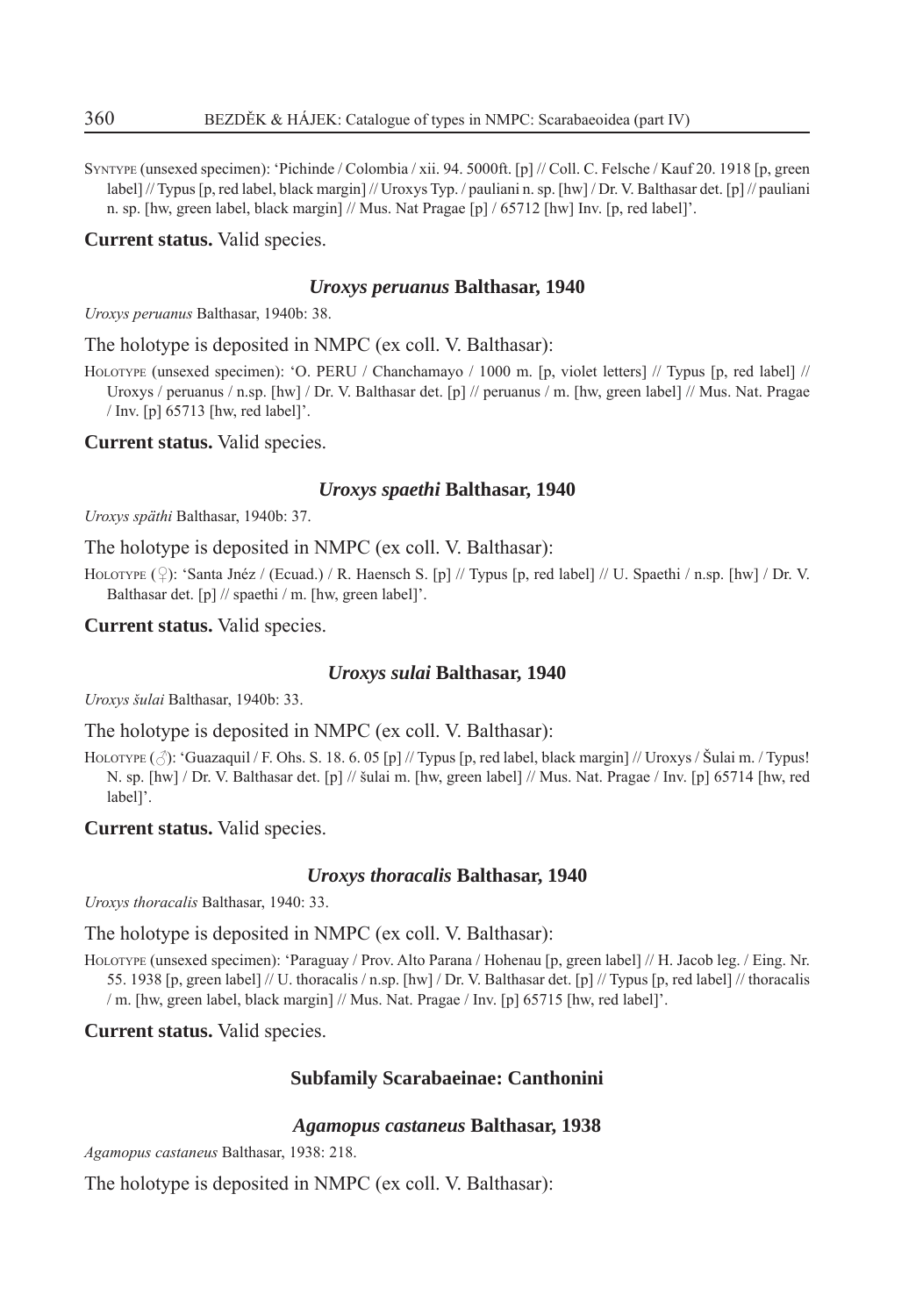HOLOTYPE (unsexed specimen): 'CAYENNE / Kourou Fl. / Le Moult [p] // Ohaus determ. [p] / Uroxys / sp. [hw] // Typus [p, red label, black margin] // Agamopus / castaneus m. [hw] / Dr. V. Balthasar [p] // castaneus / m. [hw, green label]'.

**Current status.** Valid species.

#### *Agamopus convexus* **Balthasar, 1965**

*Agamopus convexus* Balthasar, 1965: 18.

The holotype is deposited in NMPC (ex coll. V. Balthasar):

HOLOTYPE  $(\vec{\gamma})$ : 'Brasilia / Esp. Santo [p] // Agamopus / convexus n.sp. /  $\vec{\gamma}$  Balth. 63 [hw] / Holotypus [p, orange label]'.

**Current status.** Valid species.

**Remark.** Current generic placement is erroneous. The species belongs to an undescribed genus (VAZ-DE-MELLO 2007).

# *Canthon acutiformis* **Balthasar, 1939**

*Canthon acutiformis* Balthasar, 1939g: 231.

The holotype is deposited in NMPC (ex coll. V. Balthasar):

HOLOTYPE ( $\Diamond$ ): 'CAYENNE / Kourou Fl. / Le Moult [p] // Ohaus determ. [p] / Canthon sp. / b. fuscipes / Har. [hw] // Canthon / acutiformis n. sp. [hw] / Dr. V. Balthasar det. [p] // acutiformis m. [hw, green label, black margin]'.

**Current status.** *Canthon* (*Glaphyrocanthon*) *acutiformis* Balthasar, 1939, see HALFFTER & **MARTÍNEZ (1977).** 

#### *Canthon amabilis* **Balthasar, 1939**

*Canthon amabilis* Balthasar, 1939g: 226.

The holotype is deposited in NMPC (ex coll. V. Balthasar):

HOLOTYPE (unsexed specimen): 'Brasil (St. Cather) [hw] // coll. Fran-/klin Müller [p] // Typus [p, red label, black margin]  $/ / C$ . amabilis  $/ n$ . sp. m. [hw]  $/ Dr$ . V. Balthasar det. [p]  $/ / n$  amabilis m. [hw, green label, black margin]'.

**Current status.** Junior subjective synonym of *Canthon luctuosus* Harold, 1868, see for example VULCANO & PEREIRA (1964).

# *Canthon angustatus ohausi* **Balthasar, 1939**

*Canthon angustatus* ssp. *Ohausi* Balthasar, 1939g: 216.

Two syntypes are deposited in NMPC (ex coll. V. Balthasar):

- SYNTYPE (unsexed specimen): 'ECUADOR / Sabanilla / F. Ohaus S. [p, upper side] / 30. 9. 05 [hw, under side] // Senckenberg / Museum [p] // Typus [p, red label, black margin] // C. angustatus / ssp. Ohausi m. / Typus ! [hw] / Dr. V. Balthasar det. [p] // ssp. Ohausi m. [hw, green label, black margin]'.
- SYNTYPE (unsexed specimen): 'Mera / Ecuador [p] // Typus [p, red label, black margin] // C. angustatus / ssp. Ohausi m. / Typus ! [hw] / Dr. V. Balthasar det. [p]'.

**Current status.** Junior subjective synonym of *Canthon* (*Glaphyrocanthon*) *angustatus* Harold, 1867, see for example HALFFTER & MARTÍNEZ (1977).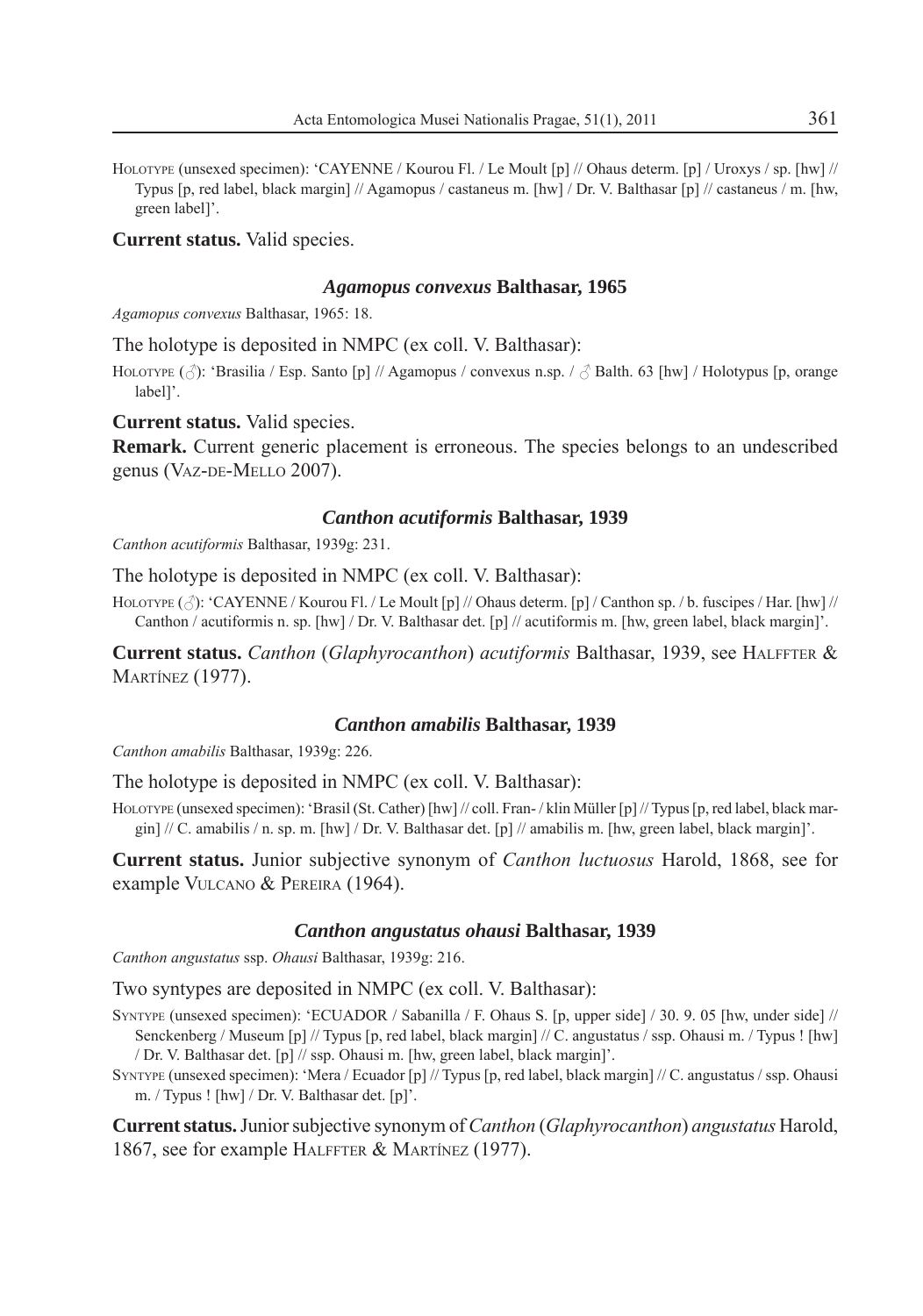#### *Canthon balteatus* **var.** *lojanus* **Balthasar, 1939**

*Canthon balteatus* var. *lojanus* Balthasar, 1939g: 210.

# One syntype is deposited in NMPC (ex coll. V. Balthasar):

SYNTYPE (unsexed specimen): 'ECUADOR [p] / Loja / Ohaus S. [p] // Typus [p, red label, black margin] // var. lojanus m. [hw, green label, black margin]'.

**Current status.** Junior subjective synonym of *Canthon balteatus* Boheman, 1858, see for example VULCANO & PEREIRA (1964).

#### *Canthon bisignatus* **Balthasar, 1939**

*Canthon bisignatus* Balthasar, 1939g: 229.

Two syntypes are deposited in NMPC (ex coll. V. Balthasar):

- SYNTYPE (unsexed specimen): 'Typus [p, red label, black margin] // C. bisignatus [hw] / n. sp. [hw] / Dr. V. Balthasar det. [p] // bisignatus m. [hw, green label, black margin] // Canthon simplex / humeralis Horn / Det. B.D. Gill'96  $[p]'$ .
- SYNTYPE (unsexed specimen): 'Sonoma [hw, orange label, badly visible] // Typus [p, red label, black margin] // C. bisignatus / n. sp. [hw] / Dr. V. Balthasar det. [p]'.

**Current status.** *Canthon* (*Boreocanthon*) *bisignatus* Balthasar, 1939, see HALFFTER & MAR-TÍNEZ (1977).

# *Canthon delicatulus* **Balthasar, 1939**

*Canthon delicatulus* Balthasar, 1939g: 235.

One syntype is deposited in NMPC (ex coll. V. Balthasar):

SYNTYPE (unsexed specimen): 'W Ecuador / Pucay / F. Ohaus S. [p] // Bucay 300 m. / F. Ohs. 23.6.05 [p] // Typus [p, red label, black margin] // C. delicatulus / n. sp. m. [hw] / Dr. V. Balthasar det. [p] // delicatulus m. [hw, green label, black margin]'.

**Current status.** *Canthon* (*Canthon*) *delicatulus* Balthasar, 1939, see HALFFTER & MARTÍNEZ (1977).

# *Canthon fortemarginatus* **Balthasar, 1939**

*Canthon fortemarginatus* Balthasar, 1939g: 232.

# Two syntypes are deposited in NMPC (ex coll. V. Balthasar):

SYNTYPE (unsexed specimen): 'Mato grosso / Zobrys [p] // Typus [p, red label, black margin] // C. fortemarginatus n. sp. [hw] / Dr. V. Balthasar det. [p] // fortemarginatus m. [hw, green label, back margin]'.

SYNTYPE (unsexed specimen): 'Mision Berg [hw, green label] // Typ ! [p, red label] // C. fortemarginatus n. sp. [hw] / Dr. V. Balthasar det. [p]'.

**Current status.** *Canthon unicolor fortemarginatus* Balthasar, 1939, see HALFFTER & MAR-TÍNEZ (1977).

#### *Canthon heyrovskyi* **Balthasar, 1939**

*Canthon Heyrovskyi* Balthasar, 1939g: 234.

The holotype is deposited in NMPC (ex coll. V. Balthasar):

HOLOTYPE  $(\circled{)}$ : 'Minas Geraes / Mar d. Espanha / J. Zikan S. [p] // Ohaus determ. [p] / Canthon / mutabilis / Luc. [hw] // Typus [p, red label, black margin] // C. Heyrovskýi m. [hw] / Dr. V. Balthasar det. [p] // Heyrovskýi m. [hw, green label, black margin]'.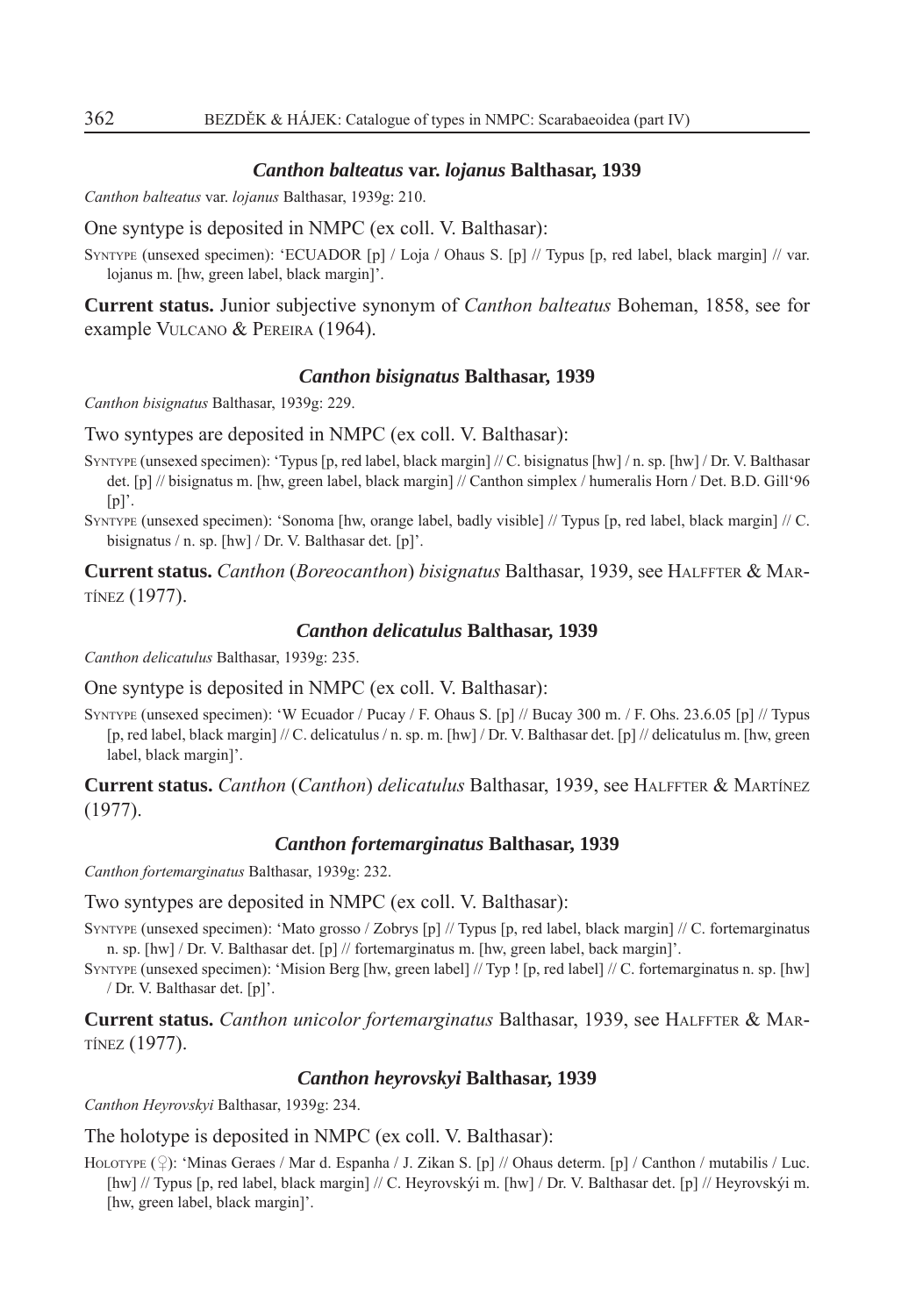**Current status.** *Canthon* (*Canthon*) *heyrovskyi* Balthasar, 1939, see HALFFTER & MARTÍNEZ (1977).

# *Canthon honsi* **Balthasar, 1939**

*Canthon Honsi* Balthasar, 1939g: 229.

The holotype is deposited in NMPC (ex coll. V. Balthasar):

HOLOTYPE (unsexed specimen): 'Mendoza [hw, green label] // Typus [p, red label, black margin] // Canthon / honsi n. sp. [hw] / Dr. V. Balthasar det. [p] // honsi m. [hw, green label, black margin]'.

**Current status.** *Canthon* (*Pseudepilissus*) *honsi* Balthasar, 1939, see for example HALFFTER & MARTÍNEZ (1977).

# *Canthon kaestneri* **Balthasar, 1939**

*Canthon Kästneri* Balthasar, 1939g: 227.

Three syntypes are deposited in NMPC (ex coll. V. Balthasar):

SYNTYPE (unsexed specimen): 'Ecuador [hw] // Typus [p, red label, black margin] // kästneri m. [hw, green label, black margin] // Scybalocanthon / kaestneri (Balth.) / Det. B.D. Gill'96 [p]'.

SYNTYPES (2 unsexed specimens): 'Mera / Ecuador [p] // Typus [p, red label, black margin]'.

**Current status.** *Scybalocanthon kaestneri* (Balthasar, 1939), see HALFFTER & MARTÍNEZ (1977).

# *Canthon klecandai* **Balthasar, 1939**

*Canthon Klecandai* Balthasar, 1939g: 228.

The holotype is deposited in NMPC (ex coll. V. Balthasar):

HOLOTYPE  $(\text{3})$ : 'Argentinien / Sta. Fé 12. 1931 / 1932.16 [p, green label] // Typus [p, red label, black margin] // Canthon / klecandai m. [hw] / Dr. V. Balthasar det. [p] // klecandai m. [hw, green label, black margin] // Canthon / denticulatus Schm. / Det. B.D. Gill'96 [p]'.

**Current status.** Junior subjective synonym of *Canthon denticulatus* Schmidt, 1922, see PEREIRA & MARTÍNEZ (1960).

#### *Canthon laminatus* **Balthasar, 1939**

*Canthon laminatus* Balthasar, 1939g: 228.

One syntype is deposited in NMPC (ex coll. V. Balthasar):

SYNTYPE (unsexed specimen): 'RIO GRANDE DO SOL / BRASILIE [p] // Typus [hw, red label] // Canthon / laminatus / n. sp. m. [hw] / Dr. V. Balthasar det. [p] // laminatus m. [hw, green label, black margin]'.

**Current status.** Valid species.

#### *Canthon latipes* **ab.** *viridans* **Balthasar, 1939**

*Canthon latipes* ab. *viridans* Balthasar, 1939g: 206 (infrasubspecific name). *Canthon viridans*: BLACKWELDER (1944: 202).

One syntype is deposited in NMPC (ex coll. V. Balthasar):

SYNTYPE (unsexed specimen): 'BRASILIA [p] // Typus [p, red label, back margin] // ab. viridans m. [hw, green label, black margin]'.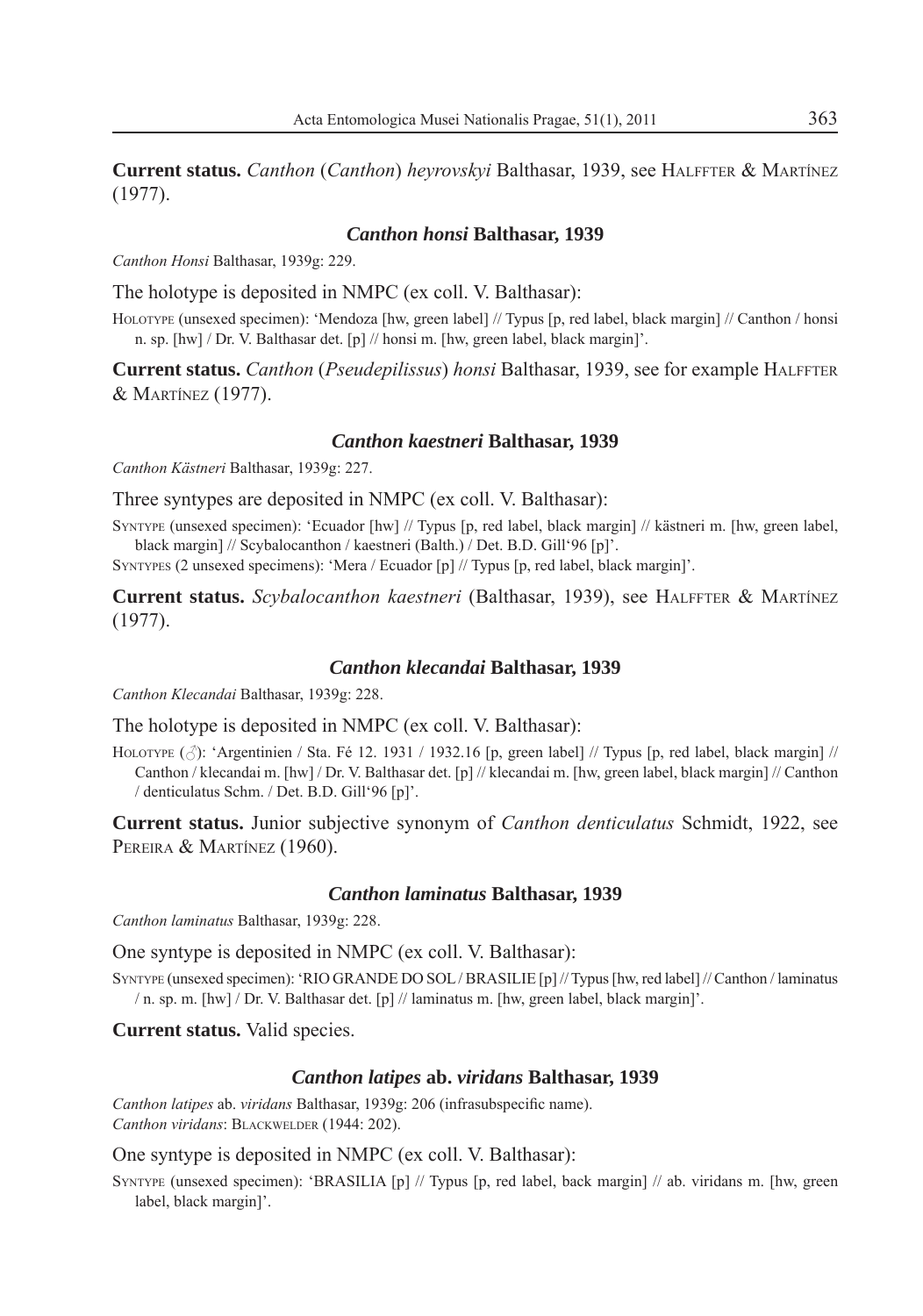**Current status.** *Canthon* (*Francmonrosia*) *latipes viridans* Balthasar, 1939.

**Remark.** The name *viridans* in *Canthon latipes* ab. *viridans* published by BALTHASAR (1939g) is infrasubspecific. It is available as a species-group name due to BLACKWELDER  $(1944)$  who first used it for a species and ascribed its authorship to BALTHASAR (1944). Subsequent authors (LANGE 1947, PEREIRA & MARTÍNEZ 1959, VULCANO & PEREIRA 1964, HALFFTER & MARTÍNEZ 1977) credited this taxon to Balthasar as well in accordance with Article 45.6.4.1 of the Code (ICZN 1999), and reported it as a valid subspecies of *Canthon latipes* Blanchard, 1843.

# *Canthon obenbergeri* **Balthasar, 1940**

*Canthon obenbergeri* Balthasar, 1940a: 72.

The holotype is deposited in NMPC (ex coll. V. Balthasar):

HOLOTYPE ( $\triangle$ ): 'Rio Grande do Sul / Sao Francisco / de Paula / 940 m. 1935 [p, green label] // Brasilien / P. Plo Buck leg. / Eing. Nr. 131, 1935 [p, green label] // Typus [p, red label, black margin] // obenbergeri m. [hw, green label, black margin]'.

**Current status.** *Canthon* (*Canthon*) *angularis obenbergeri* Balthasar, 1940, see HALFFTER & MARTÍNEZ (1977).

# *Canthon pseudoforcipatus* **Balthasar, 1939**

*Canthon pseudoforcipatus* Balthasar, 1939g: 233.

The holotype is deposited in NMPC (ex coll. V. Balthasar):

HOLOTYPE (unsexed specimen): 'ARGENTINA / Santiago d. E. / Wagner [p] // Typus [p, red label, black margin] // C. pseudoforcipatus n. sp. [hw] / Dr. V. Balthasar det. [p] // pseudoforcipatus m. [hw, green label, black margin]'.

**Current status.** Junior subjective synonym of *Canthon* (*Canthon*) *substriatus* Harold, 1868, see HALFFTER & MARTÍNEZ (1977).

# *Canthon scrutator scrutator* **Balthasar, 1939**

*Canthon scrutator* ssp. *scrutator* Balthasar, 1939g: 233.

Two syntypes are deposited in NMPC (ex coll. V. Balthasar):

SYNTYPE (unsexed specimen): 'CAYENNE / Kourou Fl. / Le Moult [p] // Typus [p, red label, black margin] // Canthon / scrutator n. sp. [hw] / Dr. V. Balthasar det. [p] // scrutator [hw, green label, black margin]'.

SYNTYPE (unsexed specimen): 'Obidos / Hoffmanns S. [p, green label, black margin] // Typus [p, red label, black margin] // C. scrutator n. sp. [hw] / Dr. V. Balthasar det. [p]'.

**Current status.** *Canthon* (*Canthon*) *virens scrutator* Balthasar, 1939, see HALFFTER & MAR-TÍNEZ (1977).

# *Canthon scrutator paraguayanus* **Balthasar, 1939**

*Canthon scrutator* ssp. *paraguayanus* Balthasar, 1939g: 212.

# One syntype is deposited in NMPC (ex coll. V. Balthasar):

SYNTYPE (unsexed specimen): 'Pto. Bertoni / Paraguay / Coll. Bertoni [p] // Ohaus determ. [p] / Canthon sp. / b. modestus Har. [hw] // Typus [p, red label, black margin] // C. scrutator n. sp. [hw] / Dr. V. Balthasar det. [p] // ssp. Paraguayanus m. [hw] / Dr. V. Balthasar det. [p]'.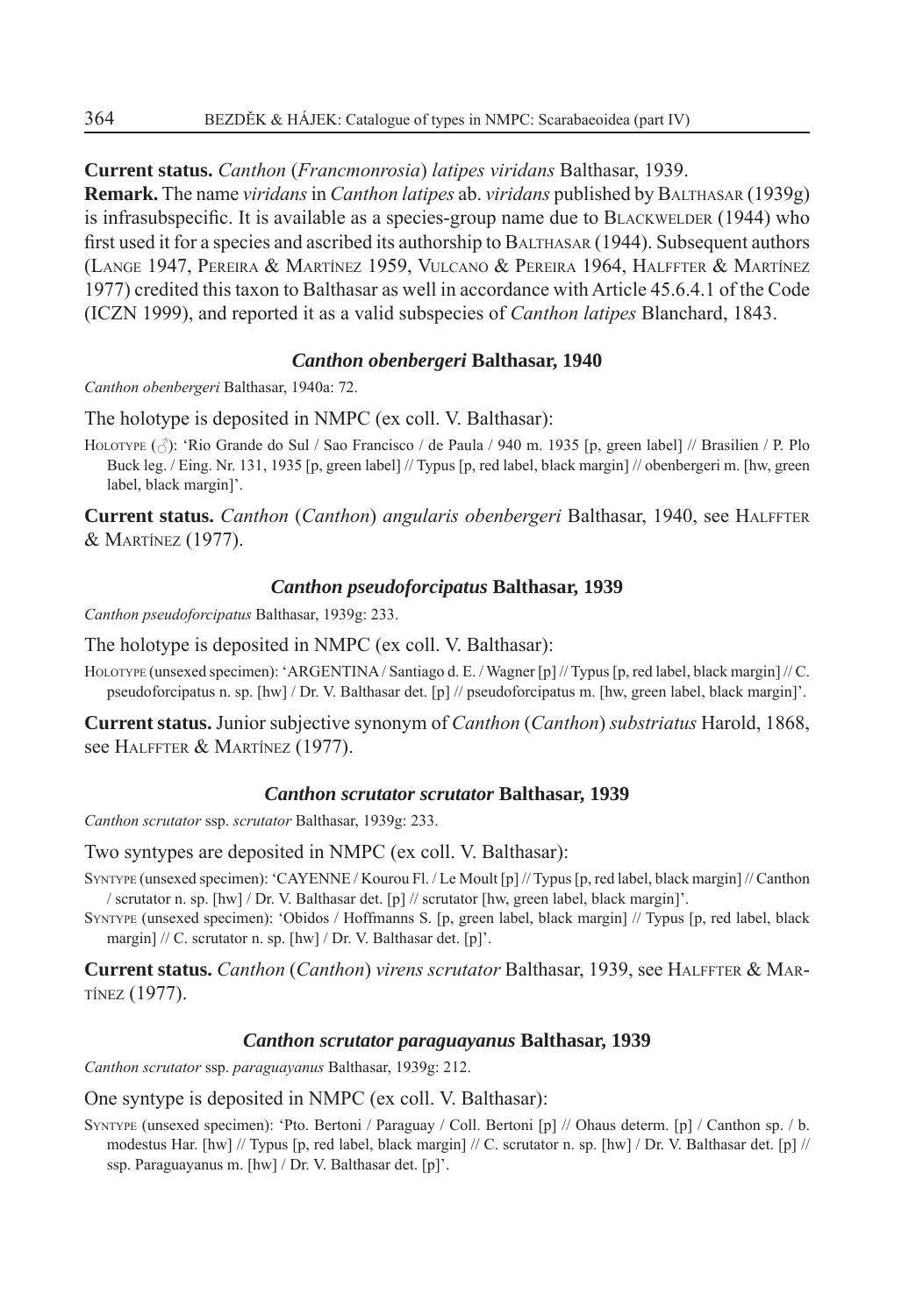**Current status.** *Canthon* (*Canthon*) *virens paraguayanus* Balthasar, 1939, see HALFFTER & **MARTÍNEZ (1977).** 

# *Canthon strandi* **Balthasar, 1939**

*Canthon Strandi* Balthasar, 1939g: 227.

The holotype is deposited in NMPC (ex coll. V. Balthasar):

HOLOTYPE (unsexed specimen): 'Sta. Catharina [p] // coll. Fran- / klin Müller [p] // Typus [p, red label, black margin] // Canthon / strandi m. [hw] / Dr. V. Balthasar det. [p] // strandi m. [hw, green label, back margin] // Anisocanthon / strandi (Balth.) / Det. B.D. Gill'96 [p]'.

**Current status.** *Anisocanthon strandi* (Balthasar, 1939), see HALFFTER & MARTÍNEZ (1977).

# *Canthon subhyalinoides* **Balthasar, 1939**

*Canthon subhyalinoides* Balthasar, 1939g: 231.

One syntype is deposited in NMPC (ex coll. V. Balthasar):

SYNTYPE (unsexed specimen): 'W ECUADOR / Quevedo A. M. / Jan 08 F. v B. [p] // Typus [p, red label, black margin] // C. subhyalinoides m. n. sp. [hw] / Dr. V. Balthasar det. [p]'.

**Current status.** *Canthon* (*Glaphyrocanthon*) *subhyalinus subhyalinoides* Balthasar, 1939, see RIVERA-CERVANTES & HALFFTER (1999).

# *Canthon tarsalis* **Balthasar, 1939**

*Canthon tarsalis* Balthasar, 1939g: 235.

The holotype is deposited in NMPC (ex coll. V. Balthasar):

HOLOTYPE (unsexed specimen): 'ARGENTINA / Santiago d. E. / Wagner [p] // Typus [p, red label, black margin] // Canthon / tarsalis n. sp. [hw] / Dr. V. Balthasar det. [p] // tarsalis m. [hw, green label, black margin]'.

**Current status.** *Tetraechma tarsalis* (Balthasar, 1939), see HALFFTER & MARTÍNEZ (1977).

# *Canthon viridis corporaali* **Balthasar, 1939**

*Canthon viridis* ssp. *Corporaali* Balthasar, 1939g: 199.

One syntype is deposited in NMPC (ex coll. V. Balthasar):

SYNTYPE  $(\text{A})$ : 'MEXICO / Cordova Höge [p] //  $\text{A}$  [p] // Typus [p, red label, black margin] // Canthon / corporaali [hw] / Dr. V. Balthasar det. [p] // var. corporaali m. [hw, green label, black margin]'.

**Current status.** *Canthon* (*Glaphyrocanthon*) *corporaali* Balthasar, 1939, see RIVERA-CERVAN-TES & HALFFTER (1999).

# *Canthon wenigi* **Balthasar, 1939**

*Canthon Wenigi* Balthasar, 1939g: 230.

The holotype is deposited in NMPC (ex coll. V. Balthasar):

HOLOTYPE (unsexed specimen): 'Brasilia [hw] // Typus [p, red label, black margin] // Canthon / wenigi m. [hw] / Dr. V. Balthasar det. [p] // wenigi m. [hw, green label, black margin]'.

**Current status.** Junior subjective synonym of *Canthon* (*Francmonrosia*) *carbonarius* Harold, 1868, see PEREIRA & MARTÍNEZ (1960).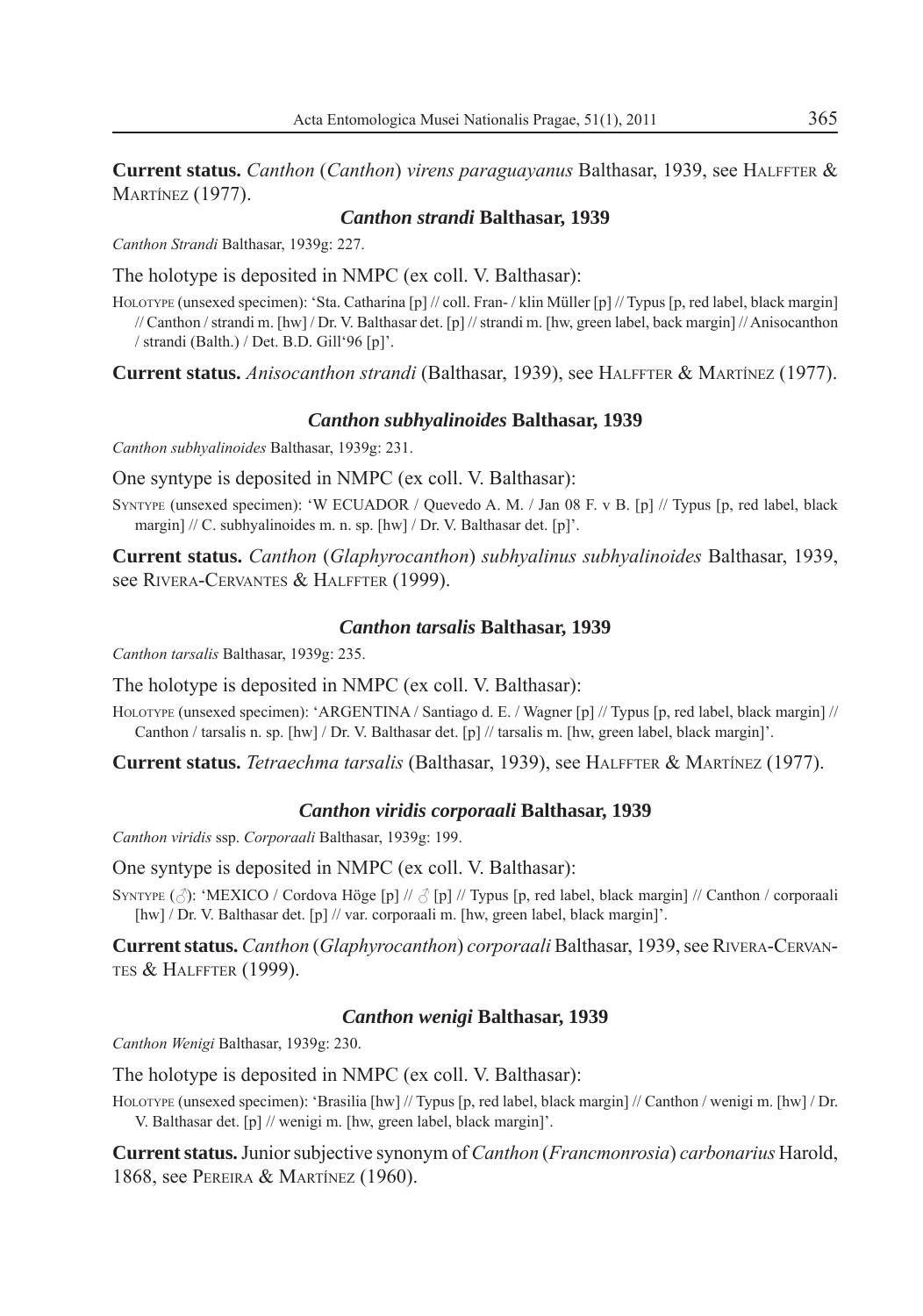#### *Cryptocanthon paradoxus* **Balthasar, 1942**

*Cryptocanthon paradoxus* Balthasar, 1942: 37, Fig. on p. 38.

# The holotype is deposited in NMPC (ex coll. V. Balthasar):

HOLOTYPE  $(\text{3})$ : '(Ecuad.) [p] // Loja Villonaco / F. Ohs. 23.8.05 [p] // TYPUS [p, red label, black margin] // Cryptocanthon / paradoxus / n. gen. n. sp. / mihi [hw] / Dr. V. Balthasar det. [p] // Cryptocanthon / paradoxus Balth. [hw, green label, black margin]'.

**Current status.** Valid species.

#### *Deltochilum* **(***Deltochilum***)** *hypocrita* **Balthasar, 1939**

*Deltochilum* (s. str.) *hypocrita* Balthasar, 1939f: 8.

The lectotype and two paralectotypes are deposited in NMPC (ex coll. V. Balthasar):

- LECTOTYPE  $(\vec{\beta})$ : 'Bahia [p, green label] // Coll. C. Felsche / Kauf 20. 1918 [p, green label] // Typus [p, red label, black margin] // Deltochilum / hypocrita m. [hw] / Dr. V. Balthasar det. [p] // hypocrita m. [hw, green label, black margin] // LECTOTYPE [p, red label, back margin] // DELTOCHILUM / HYPOCRITA / BALTHASAR / LECTOTYPE [hw] / Des. F. Génier [p] 2000 [hw] // DELTOCHILUM / SERICEUM / PAULIAN [hw] / Det. F. Génier [p] 2000 [hw]'.
- PARALECTOTYPES  $(2 \bigcirc \bigcirc)$ : 'Bolivia 400 m / Dept. S. Cruz / Umg. Buenavista / Steinbach coll. [p] // Typus [p, red label, black margin] // PARALECTOTYPE [p, yellow label] // DELTOCHILUM / HYPOCRITA / BALTHASAR / PARALECTOTYPE [hw] / Des. F. Génier [p] 2000 [hw] // DELTOCHILUM / SERICEUM / PAULIAN [hw] / Det. F. Génier [p] 2000 [hw]'.

**Current status.** Junior subjective synonym of *Deltochilum* (*Deltohyboma*) *sericeum* Paulian, 1938, see GÉNIER (2001).

**Remark.** The designation of the lectotype and paralectotypes was published by GÉNIER (2001).

#### *Deltochilum* **(***Deltochilum***)** *icaroides* **Balthasar, 1939**

*Deltochilum* (s. str.) *icaroides* Balthasar, 1939f: 10.

The holotype is deposited in NMPC (ex coll. V. Balthasar):

HOLOTYPE  $(\hat{\varphi})$ : 'San Bernardino / A. Fischer S. G. / 8. 1912 [p] // Deltochilum / icariformis / Ohs. in litt. [hw] / dr. V. Balthasar det. [p] // Typus [hw, red label] // HOLOTYPE [p, red label] // Type [p] // icaroides / m. [hw, green label, black margin]'.

**Current status.** *Deltochilum* (*Deltohyboma*) *icaroides* Balthasar, 1939, see LANE (1947).

# *Deltochilum* **(***Deltochilum***)** *inaequale* **Balthasar, 1939**

*Deltochilum* (s. str.) *inaequale* Balthasar, 1939f: 9.

One syntype is deposited in NMPC (ex coll. V. Balthasar):

SYNTYPE  $(2)$ : 'Brasil [hw, violet letters] // Typus [p, red label] // inaequale / n.sp. m. [hw] / Dr. V. Balthasar det. [p]  $\frac{1}{2}$  inaequale / m. [hw, green label, black margin]  $\frac{1}{2}$  = DELTOCHILUM / SCULPTURATUS / FELSCHE ??? [hw] / Dét. F. Génier [p] 2000 [hw]'.

**Current status.** *Deltochilum* (*Deltohyboma*) *inaequale* Balthasar, 1939, see LANE (1947).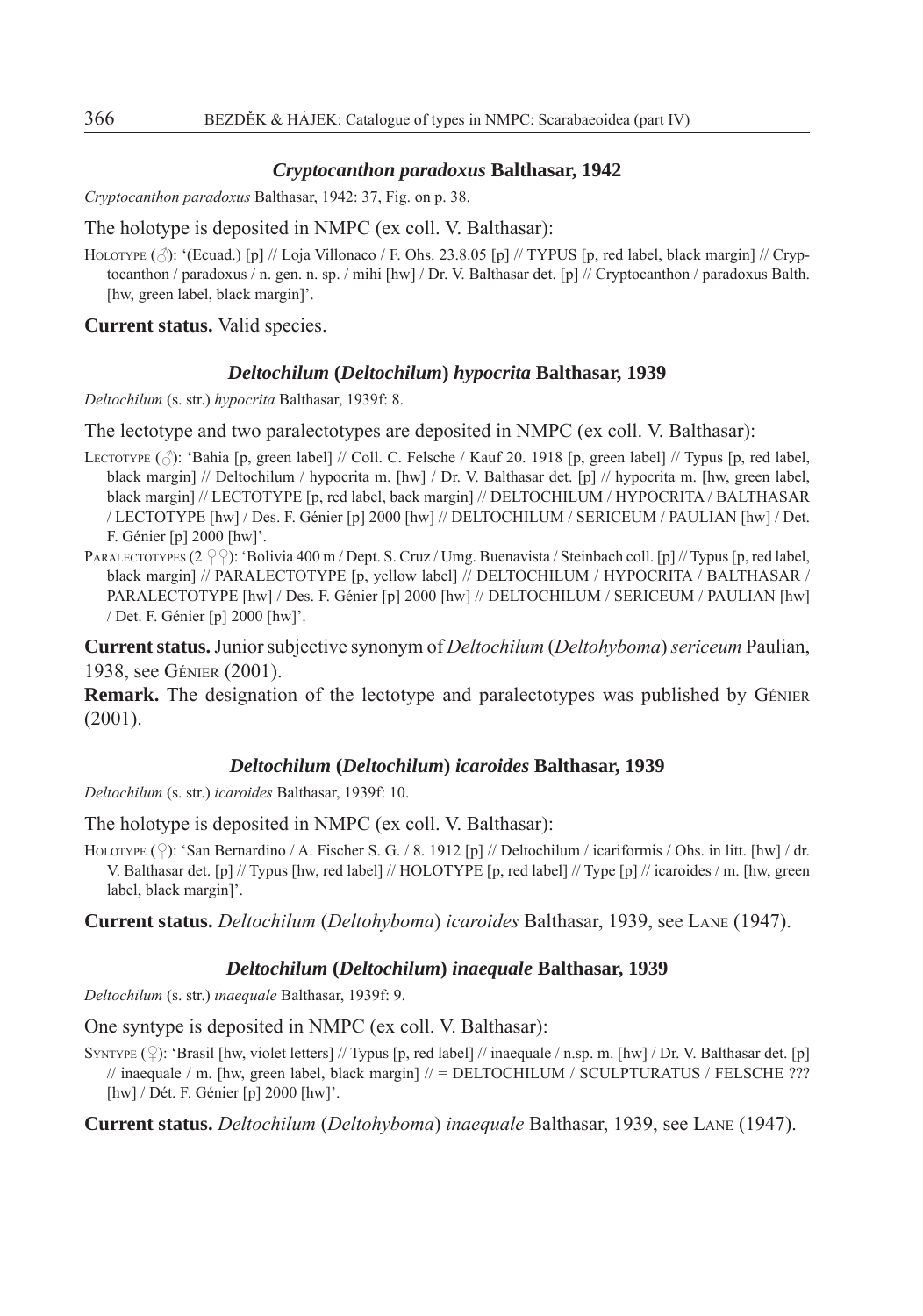# *Deltochilum* **(***Deltochilum***)** *komareki* **Balthasar, 1939**

*Deltochilum* (s. str.) *Komáreki* Balthasar, 1939f: 15.

The lectotype and one paralectotype are deposited in NMPC (ex coll. V. Balthasar):

- LECTOTYPE ( $\Diamond$ ): 'Brasilia / Sao Paulo [hw] // LECTOTYPE [p, red label] // DELTOCHILUM / KOMAREKI / BALTHASAR / LECTOTYPE [hw] / Dés. F. Génier [p] 2000 [hw] // Komáreki / m. [hw, green label, black margin]'.
- PARALECTOTYPE  $(\circ)$ : 'Brasilia / Sao Paulo [hw] // Typus [p, red label] // PARALECTOTYPE [p, yellow label] // DELTOCHILUM / KOMAREKI / BALTHASAR / PARALECTOTYPE [hw] / Dés. F. Génier [p] 2000 [hw]'.

**Current status.** *Deltochilum* (*Deltohyboma*) *komareki* Balthasar, 1939, see LANE (1947). **Remark.** The designation of the lectotype and paralectotype was published by GÉNIER (2001).

# *Deltochilum* **(***Deltochilum***)** *laevigatum* **Balthasar, 1939**

*Deltochilum* (s. str.) *laevigatum* Balthasar, 1939f: 7.

The lectotype and one paralectotype are deposited in NMPC (ex coll. V. Balthasar):

LECTOTYPE  $(\vec{\beta})$ : 'O. PERU / Chanchamayo / 1000 m [p] // Kolbe determ. [p] / Deltochilum / laevigatum / cotype Kolbe [hw] // Typus [p, red label, black margin] // laevigatum m. [hw, green label, black margin] // LECTOTYPE [p, red label black margin] // DELTOCHILUM  $\beta$ / LAEVIGATUM / BALTHASAR / LECTOTYPE [hw] / Des. F. Génier [p], 2000 [hw]'.

PARALECTOTYPE  $(\circ)$ : 'Mera / Ecuador [p] // Typus [p, red label, black margin] // PARALECTOTYPE [p, yellow label]  $/$  ? DELTOCHILUM  $\frac{1}{2}$  / LAEVIGATUM / BALTHASAR [hw] Det. F. Génier [p], 2000 [hw]'.

**Current status.** Junior subjective synonym of *Deltochilum* (*Deltohyboma*) *peruanum* Paulian, 1938, see GÉNIER (2001).

**Remark.** The designation of the lectotype and paralectotype was published by GÉNIER (2001).

# *Deltochilum* **(***Deltochilum***)** *multicolor* **Balthasar, 1939**

*Deltochilum* (s. str.) *multicolor* Balthasar, 1939f: 12.

The lectotype and one paralectotype are deposited in NMPC (ex coll. V. Balthasar):

- LECTOTYPE  $(\hat{\beta})$ : 'S CATARINA / Joinville / Schmalz S. [p, violet letters, upper side of the label] // 29. XI. 04 [hw, underside of the label] // Typus [p, red label] // Felsche det. [p] / Deltochilum / irroratum Cast. [hw] // LECTO-TYPE [p, red label] // DELTOCHILUM / MULTICOLOR / BALTHASAR / LECTOTYPE [hw] / Dés. F. Génier [p] 2000 [hw] // multicolor [hw, green label, black margin]'.
- PARALECTOTYPE ( $\hat{\varphi}$ ): 'S. Catarina [p, green label] // Typus [p, red label] // PARALECTOTYPE [p, yellow label] // DEL-TOCHILUM / MULTICOLOR / BALTHASAR / PARALECTOTYPE [hw] / Dés. F. Génier [p] 2000 [hw]'.

**Current status.** *Deltochilum* (*Deltohyboma*) *multicolor* Balthasar, 1939, see LANE (1947). **Remark.** The designation of the lectotype and paralectotype was published by GÉNIER (2001).

# *Deltochilum* **(***Deltochilum***)** *obenbergeri* **Balthasar, 1939**

*Deltochilum* (s. str.) *Obenbergeri* Balthasar, 1939f: 13.

The holotype is deposited in NMPC (ex coll. V. Balthasar):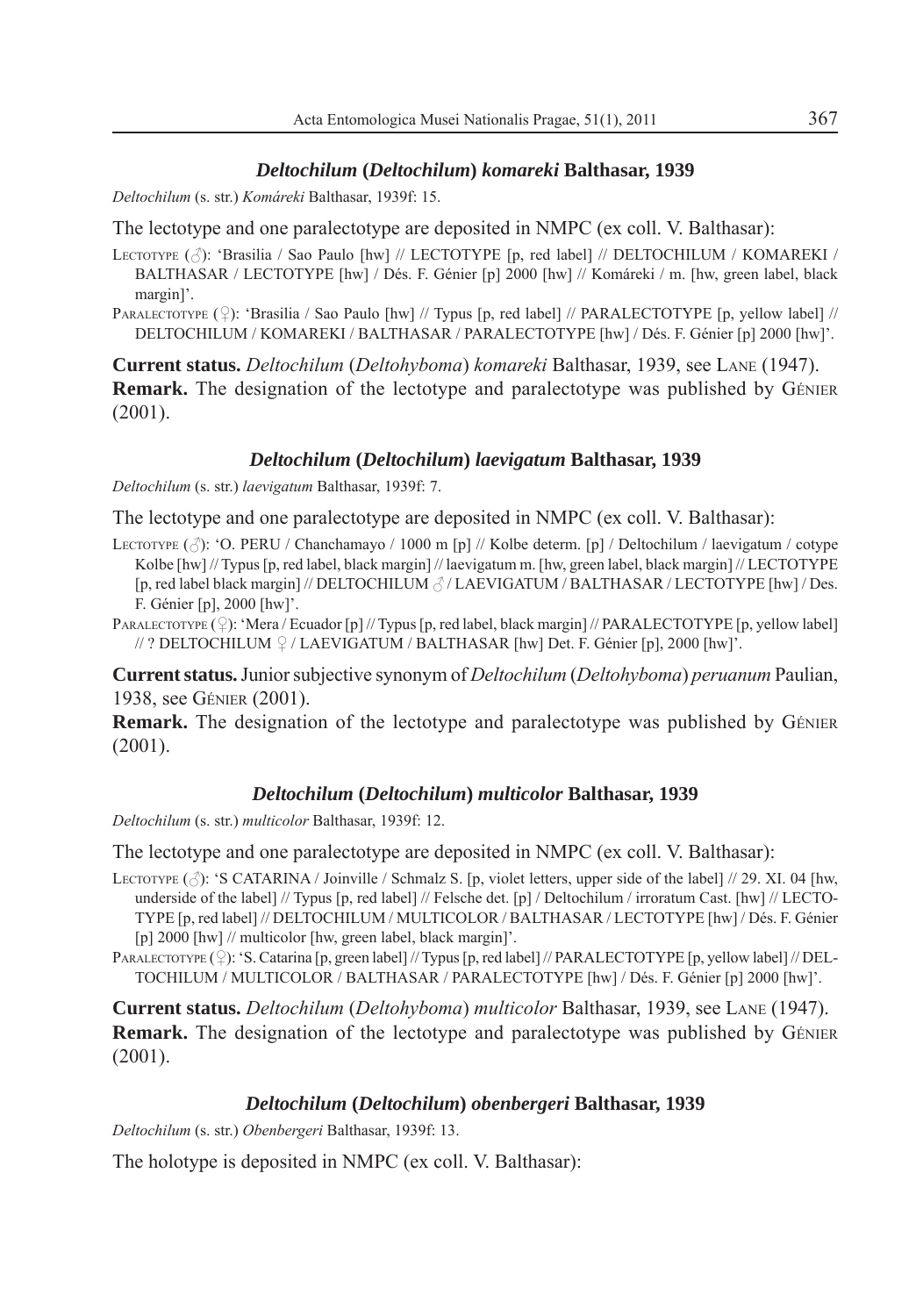HOLOTYPE  $(\triangle)$ : 'Mera / Ecuador [p] // TYPUS [p, red label] // HOLOTYPE [p, red label] // DELTOCHILUM / OBENBERGERI / BALTHASAR / HOLOTYPE [hw] / Det. F. Génier [p] 2000 [hw] // Obenbergeri / m. [hw, green label, black margin]'.

**Current status.** Junior subjective synonym of *Deltochilum* (*Deltohyboma*) *crenulipes* Paulian, 1938, see GÉNIER (2001).

# *Deltochilum* **(***Deltochilum***)** *plebejum* **Balthasar, 1939**

*Deltochilum* (s. str.) *plebejum* Balthasar, 1939f: 14.

One syntype is deposited in NMPC (ex coll. V. Balthasar):

SYNTYPE  $(Q)$ : 'Venezuela / Marapaibo - / Basin / E. Gevaerts [p] // Coll. [hw] / Valck Lucassen [p] // Deltochilum / spec. ? [hw] / det. Boucomont [p] // Typus [p, red label] // plebejum / m. [hw, green label, black margin]'.

**Current status.** *Deltochilum* (*Deltohyboma*) *plebejum* Balthasar, 1939, see LANE (1947).

# *Deltochilum* **(***Deltochilum***)** *silphoides* **Balthasar, 1939**

*Deltochilum* (s. str.) *silphoides* Balthasar, 1939f: 15.

The lectotype and one paralectotype are deposited in NMPC (ex coll. V. Balthasar):

- LECTOTYPE  $(\vec{\beta})$ : 'Bolivia 450 m / Dept. S. Cruz / Umg. Buenavista / Steinbach coll. [p] // Typus [hw, red label] // silphoides [hw, green label, black margin] // LECTOTYPE [p, red label] // DELTOCHILUM / SILPHOIDES / BALTHASAR / LECTOTYPE [hw] / Dés. F. Génier [p] 2000 [hw]'.
- PARALECTOTYPE  $(2)$ : 'Bolivia 450 m / Dept. S. Cruz / Umg. Buenavista / Steinbach coll. [p] // Typus [p, red label] // PARALECTOTYPE [p, yellow label] // DELTOCHILUM / SILPHOIDES / BALTHASAR / PARALECTOTYPE [hw] / Dés. F. Génier [p] 2000 [hw]'.

**Current status.** *Deltochilum* (*Deltohyboma*) *silphoides* Balthasar, 1939, see LANE (1947). **Remark.** The designation of the lectotype and paralectotype was published by GÉNIER (2001).

# *Deltochilum* **(***Deltochilum***)** *speciosissimum* **Balthasar, 1939**

*Deltochilum* (s. str.) *speciosissimum* Balthasar, 1939f: 16.

The lectotype and one paralectotype are deposited in NMPC (ex coll. V. Balthasar):

- LECTOTYPE  $(\vec{\wedge})$ : 'ECUADOR / Canelos / F. Ohaus S. [p, violet letters, upper side] // 20.12. / 05 [hw, underside] // Kolbe determ. [p] / Deltochilum / pretiosum / ?  $\triangle$  Har. [hw] // Typus [p, red label] // LECTOTYPE [p, red label] // DELTOCHILUM / SPECIOSISSIMUM / BALTHASAR / LECTOTYPE [hw] / Dés. F. Génier [p] 2000 [hw] // speciosissimum / m. [hw, green label, black margin]'.
- PARALECTOTYPE  $(\text{(*)}:$  'ECUADOR / Sabanilla / F. Ohaus S. [p, upper side] / 20. 9. 05 [hw, under side] // Typus [p, red label] // PARALECTOTYPE [p, yellow label] // DELTOCHILUM / SPECIOSISSIMUM / BALTHASAR / PARALECTOTYPE [hw] / Dés. F. Génier [p] 2000 [hw]'.

**Current status.** *Deltochilum* (*Deltohyboma*) *speciosissimum* Balthasar, 1939, see LANE (1947).

**Remark.** The designation of the lectotype and paralectotype was published by GÉNIER (2001).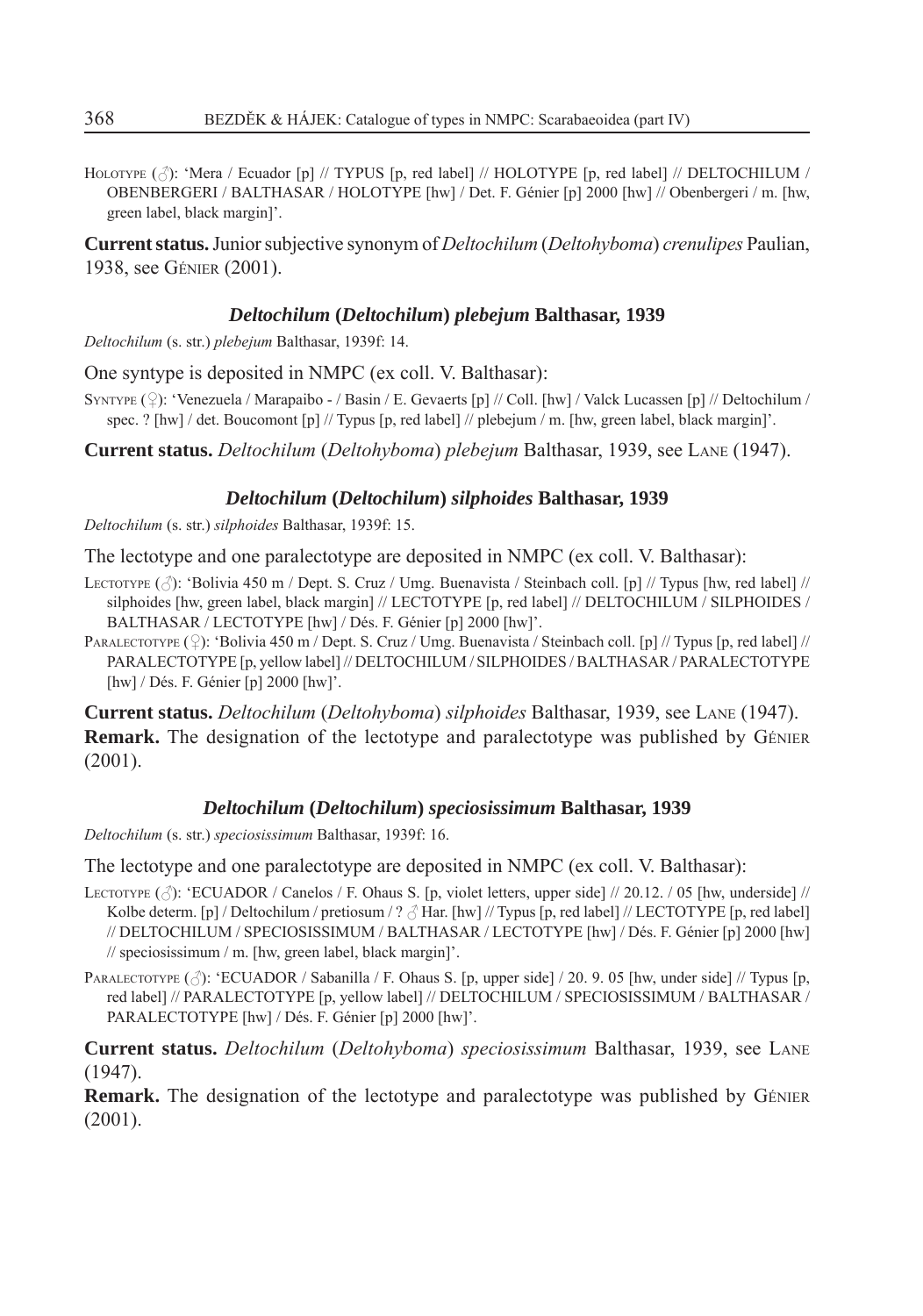## *Deltochilum* **(***Deltochilum***)** *viridicupreum* **Balthasar, 1939**

*Deltochilum* (s. str.) *viridicupreum* Balthasar, 1939f: 6.

The holotype is deposited in NMPC (ex coll. V. Balthasar):

HOLOTYPE  $(\hat{\varphi})$ : 'Guntiahy [badly readable] [hw] // coll. C. Fesche / Kauf 20. 1918 [p, green label] // Typus [p, red label, black margin] // Delt. viridi- / cupreum m. [hw] / Dr. V. Balthasar det. [p] // viridicupreum m. [hw, green label, black margin] // Holotype [p, red label, black margin] // DELTOCHILUM / VIRIDICUPREUM / BAL-THASAR / HOLOTYPE [hw] / Det. F. Génier [p], 2000 [hw]'.

**Current status.** *Deltochilum* (*Deltohyboma*) *viridicupreum* Balthasar, 1939, see LANE  $(1947)$ 

#### *Deltochilum* **(***Deltohyboma***)** *lindemannae* **Balthasar, 1967**

*Deltochilum* (*Deltohyboma*) *lindemannae* Balthasar, 1967a: 1.

Two paratypes are deposited in NMPC (ex coll. V. Balthasar):

PARATYPE ( $\triangle$ ): 'Brasilien/Amazonas / Mission Cauaburi / am Canal Maturacà / (70m) [p] 10. [hw] XII.1962 / C. Lindemann [p] // Deltochilum / lindemannae /  $\beta$  n.sp. Balth. [hw] / Paratypus [p, pink label]'.

PARATYPE  $(2)$ : 'Brasilien/Amazonas / Mission Cauaburi / am Canal Maturacà / (70m) [p] 10. [hw] XII.1962 / C. Lindemann [p] // Deltochilum / lindemannae /  $\frac{1}{2}$  n.sp. Balth. [hw] / Paratypus [p, pink label]'.

**Current status.** Valid species.

#### *Deltochilum* **(***Tetraodontides***)** *densepunctatum* **Balthasar, 1939**

*Deltochilum* (*Tetraodontides*) *densepunctatum* Balthasar, 1939f: 17.

The lectotype and one paralectotype are deposited in NMPC (ex coll. V. Balthasar):

- LECTOTYPE  $(\mathcal{Q})$ : 'Durango / Mexico [p] // Typus [hw, red label] // densepunctatum m. [hw, green label, black margin] // LECTOTYPE [p, red label, black margin] // DELTOCHILUM / DENSEPUNCTATUM / BALTHASAR / LECTOTYPE [hw] / Des. F. Génier [p], 2000 [hw]'.
- PARALECTOTYPE  $(\circ)$ : 'Durango / Mexico [p] // Typus [p, red label, black margin] // PARALECTOTYPE [p, yellow] label, black margin] // DELTOCHILUM / DENSEPUNCTATUM / BALTHASAR / PARALECTOTYPE [hw] / Des. F. Génier [p], 2000 [hw]'.

**Current status.** Junior subjective synonym of *Deltochilum* (*Hybomidium*) *gibbosum sublaeve* Bates, 1887, see GÉNIER (2001).

**Remark.** The designation of the lectotype and paralectotype was published by GÉNIER (2001).

#### *Deltochilum* **(***Tetraodontides***)** *pseudoicarus* **Balthasar, 1939**

*Deltochilum* (*Tetraodontides*) *pseudoicarus* Balthasar, 1939f: 11.

The lectotype and two paralectotypes are deposited in NMPC (ex coll. V. Balthasar):

- LECTOTYPE  $(\vec{\zeta})$ : 'San Bernardino / A. Fischer S. G. / 1911 [p] // Typus [p, red label, black margin] // pseudoicarus m. [hw, green label, black margin] // LECTOTYPE [p, red label, black margin] // DELTOCHILUM / PSEUDO-ICARUS / BALTHASAR / LECTOTYPE [hw] / Des. F. Génier [p], 2000 [hw]'.
- PARALECTOTYPE ( $\Diamond$ ): 'Paraguay [p] // Typus [p, red label, black margin] // PARALECTOTYPE [p, yellow label, black margin] // DELTOCHILUM / PSEUDOICARUS / BALTHASAR / PARALECTOTYPE [hw] / Des. F. Génier [p], 2000 [hw]'.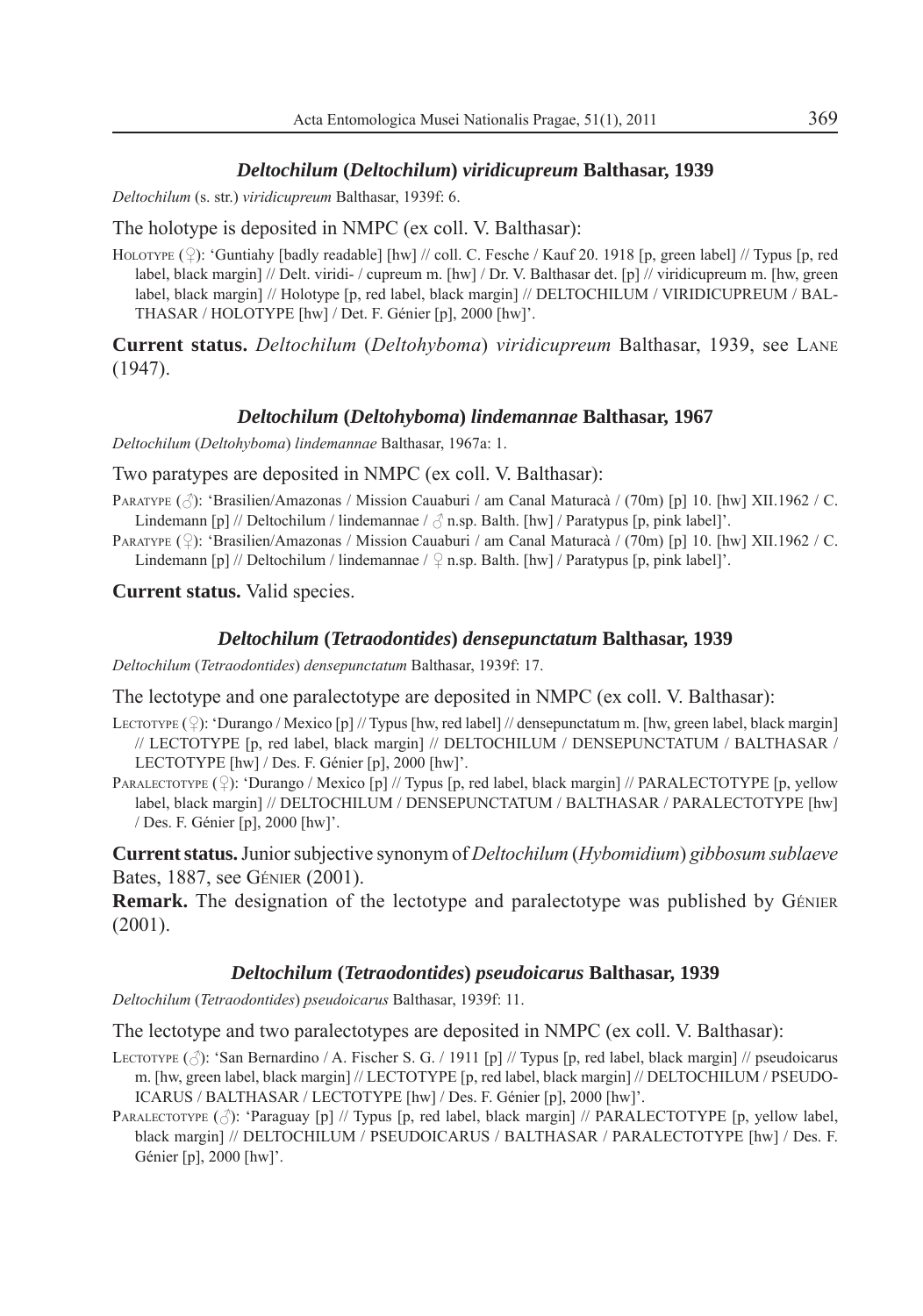PARALECTOTYPE  $(\mathcal{Q})$ : 'Ama- / zonas [p] // Typus [p, red label, black margin] // PARALECTOTYPE [p, yellow label, black margin] // DELTOCHILUM / PSEUDOICARUS / BALTHASAR / PARALECTOTYPE [hw] / Des. F. Génier [p], 2000 [hw]'.

**Current status.** *Deltochilum* (*Hybomidium*) *pseudoicarus* Balthasar, 1939, see LANE (1947).

**Remark.** The designation of the lectotype and paralectotypes was published by GÉNIER  $(2001)$ 

# *Haroldius turnai* **Král, 2003**

*Haroldius turnai* Král, 2003: 194, Figs. 3–4.

The holotype is deposited in NMPC (ex coll. D. Král):

HOLOTYPE (unsexed specimen): 'China, SE Hubei, 2000 / Mufu Shan, 29.4 N 114.6 E / JIUGONGSHAN forest / park, 1000 m, 3.-5. + 18.VI. / Jaroslav Turna leg. [p] // Haroldius turnai / HOLOTYPUS / David Král det. 2003 [p, red label]'.

**Current status.** Valid species.

# *Hypocanthidium globulum* **Balthasar, 1938**

*Hypocanthidium globulum* Balthasar, 1938: 214, Fig. on p. 215.

The holotype is deposited in NMPC (ex coll. V. Balthasar):

HOLOTYPE (unsexed specimen): 'S. Leopold [hw, green label] // Typus [p, red label, black margin] // Genotyp! / Hypocanth. / globulum [hw] / Dr. V. Balthasar det. [p] // globulum / m. [hw, green label] // Mus. Nat. Pragae / Inv. [p] 65706 [hw, red label]'.

**Current status.** Valid species.

# *Lepanus ovatus* **Balthasar, 1966**

*Lepanus ovatus* Balthasar, 1966: 178, Fig. 1.

The holotype is deposited in NMPC (ex coll. V. Balthasar):

HOLOTYPE (unsexed specimen): 'N. Guinea / Inam - 1956 / Hollandia env. [hw] // Lepanus / ovatus n.sp. / Balthasar 66 [hw] / Holotypus [p, pink label]'.

**Current status.** Valid species.

# *Megathopa coerulea* **Balthasar, 1939**

*Megathopa coerulea* Balthasar, 1939e: 112.

The holotype is deposited in NMPC (ex coll. V. Balthasar):

HOLOTYPE  $(\text{def})$ : 'Brazilie [hw] // collectie / A. J. Buis [p] // Typus [hw, red label] // Megathopa / coerulea m. / n. sp. [hw] / Dr. V. Balthasar det. [p] // coerulea m. [hw, green label, black margin]'.

**Current status.** Junior subjective synonym of *Malagoniella* (*Malagoniella*) *virens* (Harold, 1869), see HALFFTER & MARTÍNEZ (1966).

# *Megathopa magnifi ca* **Balthasar, 1939**

*Megathopa magnifica Balthasar, 1939e: 111.* 

The holotype is deposited in NMPC (ex coll. V. Balthasar):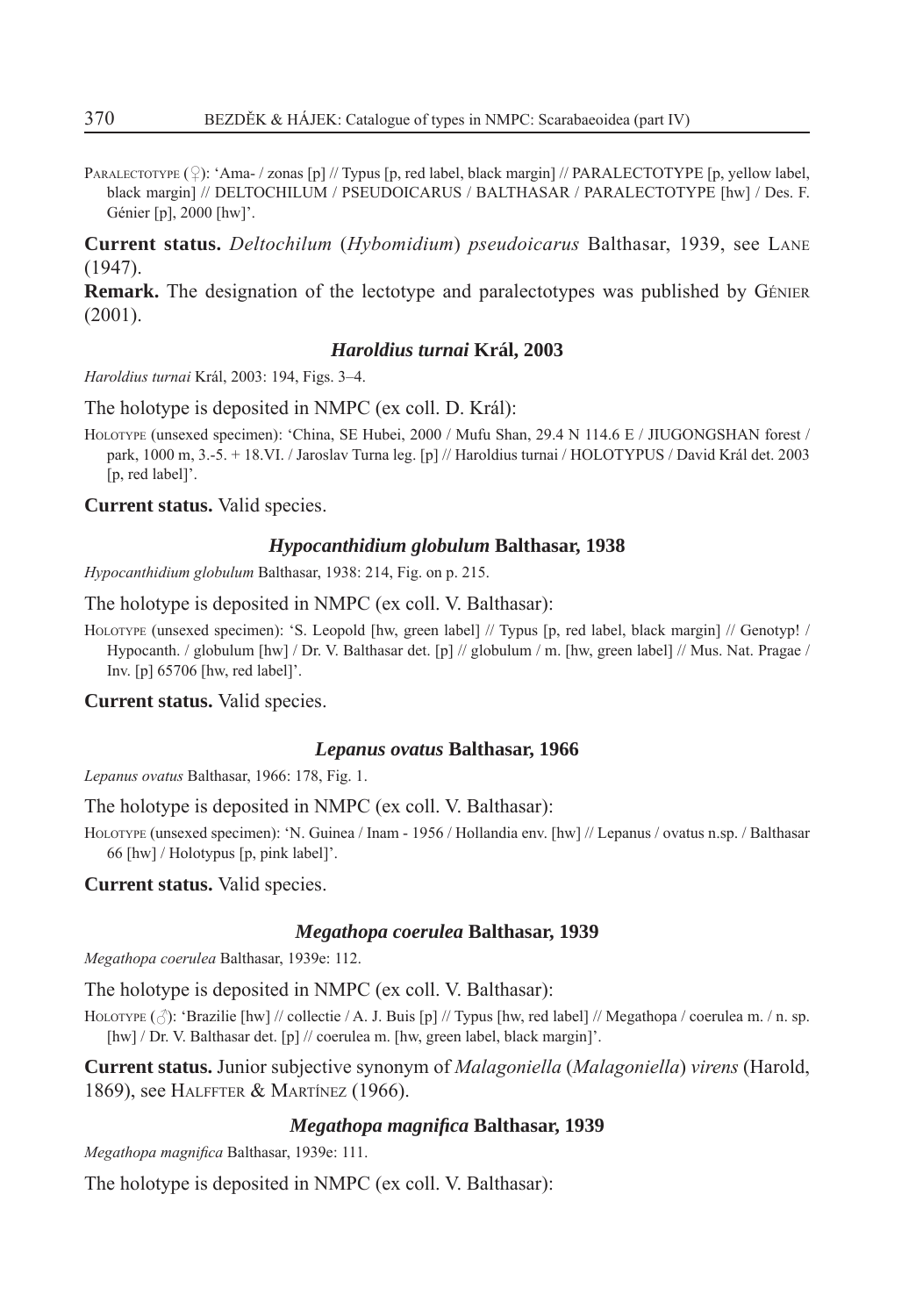HOLOTYPE (unsexed specimen): 'Rio Grande d.S. / Bom Retiro / H. Soyaux xi 88 [p] // Lüderwald determ. [p] / Megathopa / puncticollis Bl. [hw] // Typus ! [hw, red label] // Megathopa / magnifica m. [hw] / Dr. V. Balthasar det. [p] // magnifica m. [hw, green label, black margin]'.

**Current status.** *Malagoniella* (*Megathopomima*) *magnifi ca* (Balthasar, 1939), see for example HALFFTER & MARTÍNEZ (1966).

# *Megathoposoma deltochiloides* **Balthasar, 1939**

*Megathoposoma deltochiloides* Balthasar, 1939f: 19.

The holotype is deposited in NMPC (ex coll. V. Balthasar):

HOLOTYPE  $(\triangle)$ : 'Collection / Schild-Burgdorf / Costa Rica / San Carlos [p] // Megathopa / deltochiloides / n.g. n.sp. [hw] / Dr. V. Balthasar det [p] [the label is crossed through by Balthasar himself, and the word 'synon.' is added] // Glauconia / candezei Har. [hw, green label, black margin]'.

**Current status.** Junior subjective synonym of *Megathoposoma candezei* (Harold, 1873), see BALTHASAR (1942) and HALFFTER & MARTÍNEZ (1966).

**Remark.** Although the genus-group name is spelled as 'Megathopa'on Balthasar's identification label, it was published under the genus-group name *Megathoposoma* Balthasar, 1939.

# *Onthobium montrouzieri* **Paulian, 1984**

*Onthobium montrouzieri* Paulian, 1984 in PAULIAN & PLUOT-SIGWALT (1984: 1101).

Two paratypes are deposited in NMPC (ex coll. D. Král):

PARATYPE (unsexed specimen): 'NEW CALEDONIA / Col de Rousettes / 31.VII.-7.VIII. 1978 / S&J. Peck, rainforest / dung traps, 5-600 m [p] // PARATYPE / Onthobium / Montrouzieri / R. Paulian [p, left and right red stripe]'.

PARATYPE (unsexed specimen): 'NEW CALEDONIA / Col de Rousettes / 31.VII.-7.VIII. 1978 / S&J. Peck, rainforest / dung traps, 5-600 m [p] // Onthobium / Montrouzieri / R. Paulian [p]'.

**Current status.** Valid species.

# *Panelus ceylonicus* **Balthasar, 1972**

*Panelus ceylonicus* Balthasar, 1972: 117.

Three paratypes are deposited in NMPC (ex coll. V. Balthasar):

- PARATYPES (2 unsexed specimens): 'CEYLAN central [p] / Hakgala 28.I.70 / 1700-1800m [hw] / MUSSARD BESU-CHET LÖBL [p] // Panelus / ceylonicus n.sp. / Balth. / 71 [hw] Paratypus [p, pink label]'.
- PARATYPE (unsexed specimen): 'CEYLAN central [p] / Pidurutalangala / 29. I. 1970 / 2200 [hw] / MUSSARD BESUCHET LÖBL [p] // Panelus / ceylonicus n.sp. / Balth. / 71 [hw] Paratypus [p, pink label]'.

**Current status.** Valid species.

# *Panelus fallax* **Balthasar, 1972**

*Panelus fallax* Balthasar, 1972: 119.

Two paratypes are deposited in NMPC (ex coll. V. Balthasar):

- PARATYPE (unsexed specimen): 'CEYLAN central [p] / Hakgala 28.I.70 / 1700-1800m [hw] / MUSSARD BESUCHET LÖBL [p] // Panelus / fallax n.sp. / Balth. / 71 [hw] Paratypus [p, pink label]'.
- PARATYPE (unsexed specimen): 'CEYLON / Colombo env. [hw] // Panelus / fallax n.sp. / Balth. / 71 [hw] Paratypus [p, pink label]'.

**Current status.** Valid species.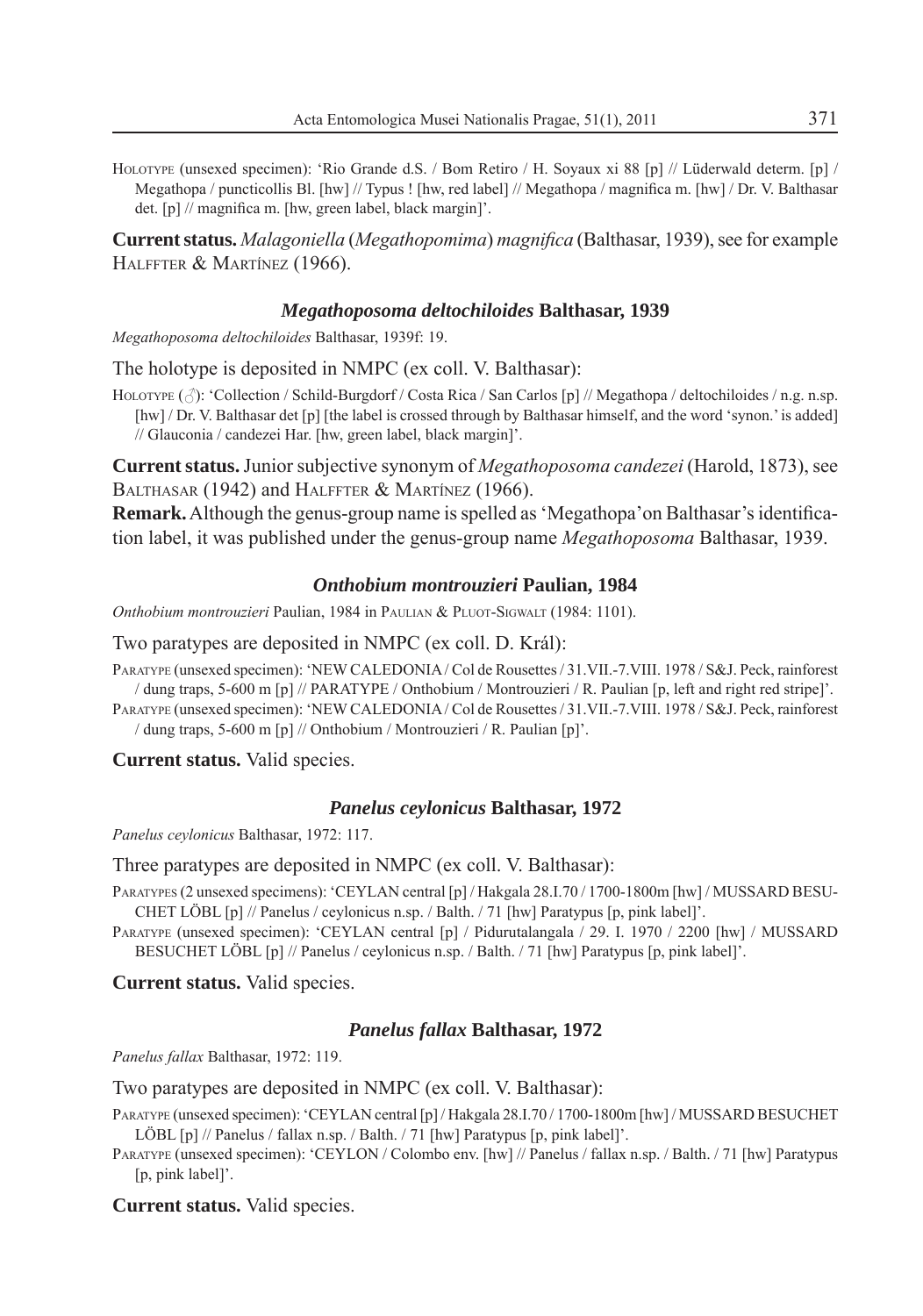## *Panelus* **(***Parapanelus***)** *gressitti* **Balthasar, 1966**

*Panelus* (*Parapanelus*) *gressitti* Balthasar, 1966: 180, Fig. 3.

# Three paratypes are deposited in NMPC (ex coll. V. Balthasar):

PARATYPE (unsexed specimen): 'NEW GUINEA: (NW) / Wisselmeren / Enarotadi, / VIII., 62 [p] // J. Sedlacek / Collector / BISHOP [p] // Panelus / (Parapanelus) / gressitti n.sp. / Balthasar 66 [hw] / Paratypus [p, pink label]'.

PARATYPE (unsexed specimen): 'NEW GUINEA: (NE) / Bulolo [p] 900 m [hw] / Aug. 13. 1956 [p] // B. J. Ford, Jr. / Collector [p] // Panelus / (Parapanelus) / gressitti n.sp. / Balthasar 66 [hw] / Paratypus [p, pink label]'.

PARATYPE (unsexed specimen): 'NEW GUINEA: NE / Kassam, 1350 m / 48km E. of Kai- / nantu, XI-7-1959 [p] // T. C. Maa / Collector / BISHOP [p] // Panelus / (Parapanelus) / gressitti n.sp. / Balthasar 66 [hw] / Paratypus [p, pink label]'.

**Current status.** *Lepanus gressitti* (Balthasar, 1966), see, e.g., PAULIAN (1985b).

#### *Panelus imitator* **Balthasar, 1972**

*Panelus imitator* Balthasar, 1972: 118.

One paratype is deposited in NMPC (ex coll. V. Balthasar):

PARATYPE (unsexed specimen): 'CEYLAN Uva [p] / Haputale 1350 m / 23. I. 1970 [hw] / MUSSARD BESUCHET LÖBL [p] // Panelus imita- / tor n.sp. / Balthasar / 71 [hw] Paratypus [p, pink label]'.

**Current status.** Valid species.

#### *Panelus leleupi* **Balthasar, 1960**

*Panelus leleupi* Balthasar, 1960: 59, Figs. 3, 5.

One paratype is deposited in NMPC (ex coll. V. Balthasar):

PARATYPE (unsexed specimen): 'Forêt / transition / dans l'humus [p, pale blue label] // Coll. Mus. Congo / Tanganyika Terr.: Bundu- / ki, Uluguru Mts., 1500 m, / gorge Mungula 1/6-V-1957 [p] // Mission Zoolog. I.R.S.A.C. / en Afrique orientale / (P. Basilewsky et / N. Leleup) [p] // Panelus / leleupi / n.sp. / Balthasar [hw] / Paratypus [p] 59 [hw, pink label]'.

**Current status.** *Tanzanolus leleupi* (Balthasar, 1960), see SCHOLTZ & HOWDEN (1987).

# *Panelus nitidus* **Balthasar, 1965**

*Panelus nitidus* Balthasar, 1965: 17, Fig. 3.

The holotype and one paratype are deposited in NMPC (ex coll. V. Balthasar):

HOLOTYPE (unsexed specimen): 'Cape Town / Dr. Martin [p] // Panelus / nitidus n.sp. / Balth. / 62 [hw] Holotypus [p, pink label]'.

PARATYPE (unsexed specimen): 'Cape Town / Dr. Martin [p] // Panelus / nitidus n.sp. / Balth. / 62 [hw] Paratypus [p, pink label]'.

**Current status.** *Bohepilissus nitidus* (Balthasar, 1965), see, e.g., SCHOLTZ & HOWDEN (1987).

#### *Panelus pernitidus* **Balthasar, 1972**

*Panelus pernitidus* Balthasar, 1972: 118.

Five paratypes are deposited in NMPC (ex coll. V. Balthasar):

PARATYPE (unsexed specimen): 'CEYLAN central [p] / Peradeniya 550m / 19. I.1970 [hw] / MUSSARD BESUCHET LÖBL [p] // Panelus perni- / tidus n.sp. / Balthasar / 71 [hw] Paratypus [p, pink label]'.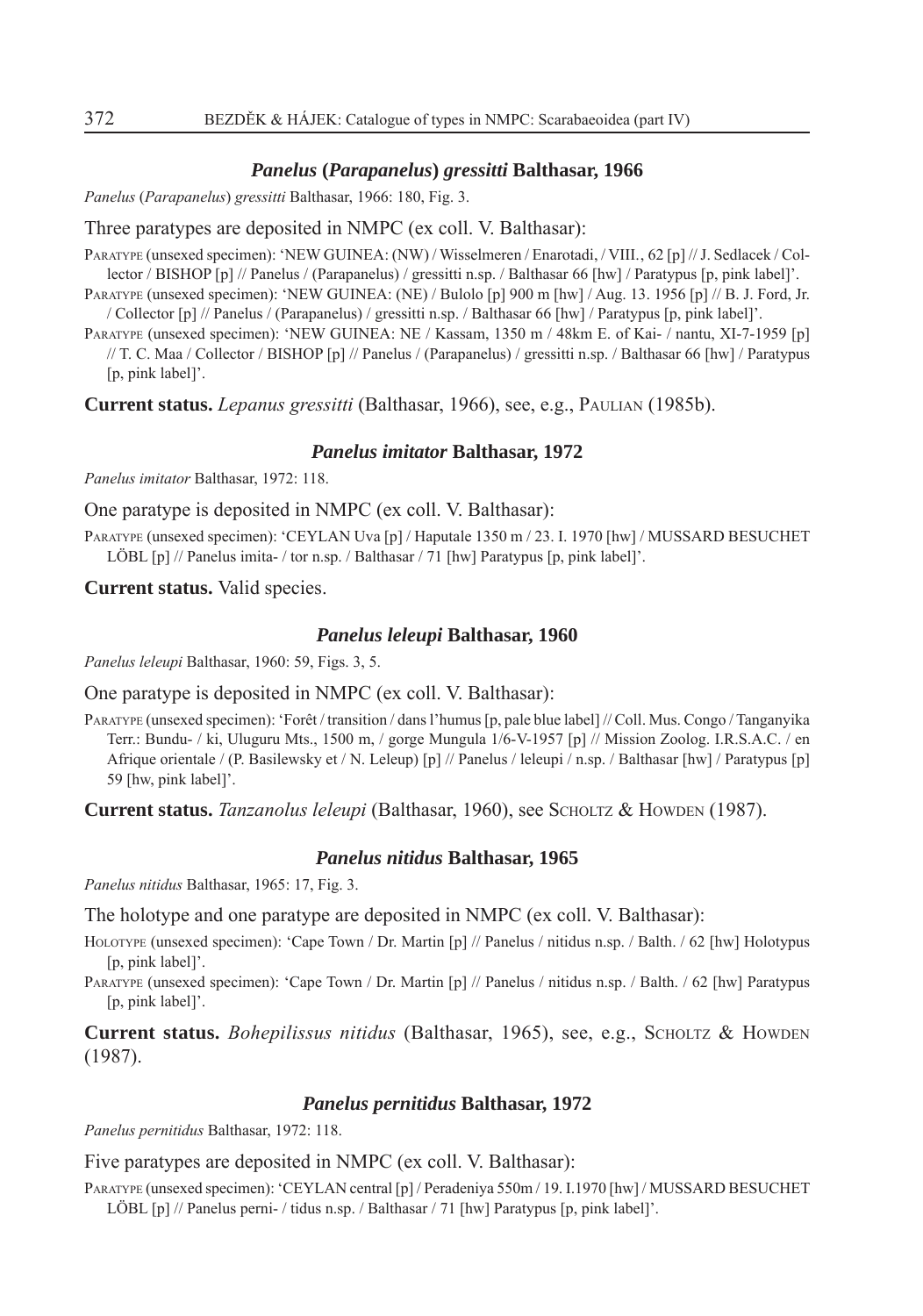- PARATYPE (unsexed specimen): 'CEYLAN central [p] / Kandy 600m / 19. I.1970 [hw] / MUSSARD BESUCHET LÖBL [p] // Panelus perni- / tidus n.sp. / Balthasar / 71 [hw] Paratypus [p, pink label]'.
- PARATYPE (unsexed specimen): 'Ceylon centr. / Peradeniya / 19. I.1970 [hw] // Panelus perni- / tidus n.sp. / Balthasar / 71 [hw] Paratypus [p, pink label]'.
- PARATYPE (unsexed specimen): 'CEYLAN central [p] / Peradeniya 550m / 19. I.1970 [hw] / MUSSARD BESUCHET LÖBL [p]'.
- PARATYPE (unsexed specimen): 'CEYLAN central [p] / Kandy 600m / 19. I.1970 [hw] / MUSSARD BESUCHET  $LÖBL$   $[n]'$ .

**Current status.** Valid species.

#### *Paracanthon rosinae* **Balthasar, 1942**

*Paracanthon rosinae* Balthasar, 1942: 39.

The holotype is deposited in NMPC (ex coll. V. Balthasar):

HOLOTYPE ( $\Diamond$ ): 'SÃO PAULO / BRAS. MRÁZ LGT. / MUS. PRAGENSE [p] // TYPUS [p, red label, back margin] // Paracanthon / rosinae n. sp. / Typus ! [hw] / Dr. V. Balthasar det. [p]'.

**Current status.** Valid species.

#### *Paracanthon trichonotulus* **Balthasar, 1938**

*Paracanthon trichonotulus* Balthasar, 1938: 217.

The holotype is deposited in NMPC (ex coll. V. Balthasar):

HOLOTYPE  $(\mathcal{Q})$ : 'St. Catarina [hw, green label] // TYPUS [p, red label, black margin] // Genotyp ! / Paracanthon / trichonotulus m. [hw] / Dr. V. Balthasar det. [p] //  $\mathcal{Q}$  [p] // trichonotulus m. [hw, green label, black margin]'.

**Current status.** Valid species.

# *Phacosoma basilewskyi* **Balthasar, 1960**

*Phacosoma basilewskyi* Balthasar, 1960: 57, Figs. 1–2, 4.

Three paratypes are deposited in NMPC (ex coll. V. Balthasar):

- PARATYPE  $(\hat{\beta})$ : 'Forêt de / transition [p, pale blue label] // Coll. Mus. Congo / Tanganyika Terr.: Uluguru / Mts., vall. Ululu-Ndogo / 1500 m. 8-V-1957 [p] // Mission Zoolog. I.R.S.A.C. / en Afrique orientale / (P. Basilewsky et / N. Leleup) [p] // Phacosoma / basilewskyi /  $\beta$  n.sp. Balth. [hw] / Paratypus [p] 59 [hw, pink label]'.
- PARATYPE  $(2)$ : 'Forêt / transition / dans l'humus [p, pale blue label] // Coll. Mus. Congo / Tanganyika Terr.: Bundu- / ki, Uluguru Mts., 1500 m, / gorge Mungula 1/6-V-1957 [p] // Mission Zoolog. I.R.S.A.C. / en Afrique orientale / (P. Basilewsky et / N. Leleup) [p] // Phacosoma / basilewskyi /  $\Omega$  n.sp. Balth. [hw] / Paratypus [p] 59 [hw, pink label]'.

PARATYPE (unsexed specimen): 'Forêt de / transition [p, pale blue label] // Coll. Mus. Congo / Tanganyika Terr.: Uluguru / Mts., vall. Ululu-Ndogo / 1500 m. 8-V-1957 [p] // Mission Zoolog. I.R.S.A.C. / en Afrique orientale / (P. Basilewsky et / N. Leleup) [p]'.

**Current status.** *Madaphacosoma basilewskyi* (Balthasar, 1960), see PAULIAN (1975).

# *Phacosomoides curvipes* **Balthasar, 1966**

*Phacosomoides curvipes* Balthasar, 1966: 179, Fig. 2.

The holotype is deposited in NMPC (ex coll. V. Balthasar):

HOLOTYPE ( $\Diamond$ ): 'Nova Guinea / Irian - 1956 / Hollandia [hw] // Phacosomoides / curvipes n.sp. / Balthasar / 66 [hw] Holotypus [p, pink label]'.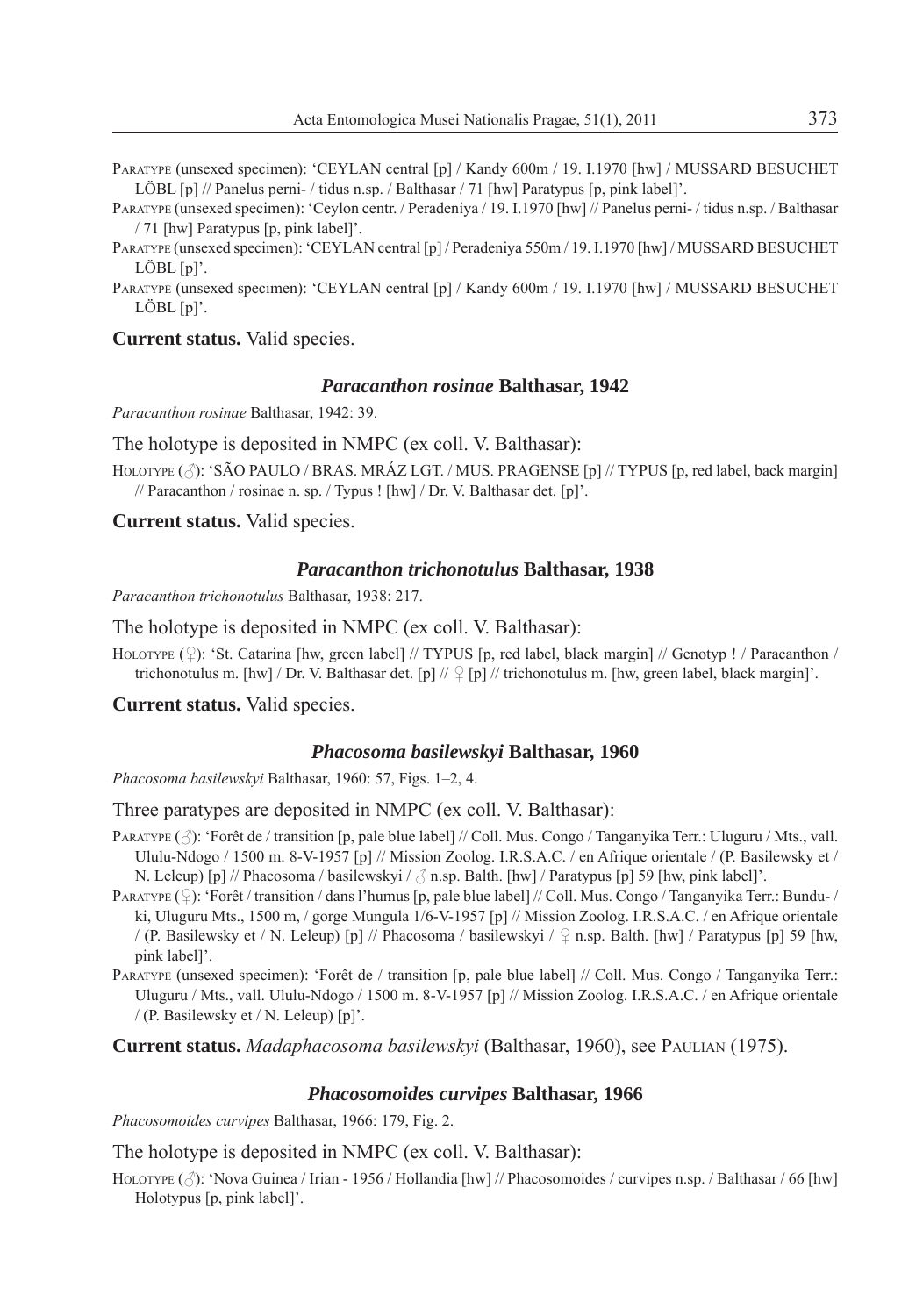**Current status.** *Paraphacosomoides curvipes* (Balthasar, 1966), see BALTHASAR (1968). **Remark.** BALTHASAR (1968) proposed the genus-group name *Paraphacosomoides* as a replacement name for *Phacosomoides* Balthasar, 1966, a junior primary homonym of *Phacosomoides*  Martínez & Pereira, 1959.

# *Ponerotrogus ceylonicus* **Balthasar, 1972**

*Ponerotrogus ceylonicus* Balthasar, 1972: 120.

One paratype is deposited in NMPC (ex coll. V. Balthasar):

PARATYPE (unsexed specimen): 'CEYLAN Central [p] / Peradeniya 550m. / 19. I. 1970 [hw] / MUSSARD BESUCHET LÖBL [p] // Ponerotrogus / ceylonicus / n.sp. Balthasar / 70 [hw] Paratypus [p, pink label]'.

**Current status.** *Phaedotrogus ceylonicus* (Balthasar, 1972), see PAULIAN (1985a).

# *Streblopoides punctatus* **Balthasar, 1938**

*Streblopoides punctatus* Balthasar, 1938: 216.

The holotype is deposited in NMPC (ex coll. V. Balthasar):

HOLOTYPE (unsexed specimen): 'Huancabamba / N. Peru, 3000m / H. Rolle [p] // Typus [p, red label, black margin] // Genotyp / Str. punctatus / n.sp. [hw] / Dr. V. Balthasar det. [p] // punctatus / m. [hw,green label]'.

**Current status.** *Streblopus punctatus* (Balthasar, 1938), see HALFFTER & MARTÍNEZ (1966).

# *Temnoplectron yuleanum* **Balthasar, 1965**

*Temnoplectron yuleanum* Balthasar, 1965: 15, Figs. 1a–b.

The holotype and two paratypes are deposited in NMPC (ex coll. V. Balthasar):

HOLOTYPE ( $\Diamond$ ): 'N. Guinea / Yuleisland [p] // Temnoplectron / yuleanum / n.sp. Balth. 63 /  $\Diamond$  [hw] Holotypus [p, pink label]'.

PARATYPES (2  $\varphi$ ): 'Yule Island [p] // Temnoplectron / yuleanum / n.sp. Balth. 63 /  $\varphi$  [hw] Paratypus [p, pink label]'.

**Current status.** Junior subjective synonym of *Temnoplectron boucomonti* Paulian, 1934, see PAULIAN (1985b).

# *Tesserodon setulosum* **Balthasar, 1965**

*Tesserodon setulosum* Balthasar, 1965: 17, Fig. 2.

The holotype and one paratype are deposited in NMPC (ex coll. V. Balthasar):

HOLOTYPE (unsexed specimen): 'N. Guinea / Biró 1899 [p] // Sattelberg / Huon-Golf [p] // Tesserodon / setulosum / n.sp. Balth. / 63 [hw] Holotypus [p pink label]'.

PARATYPE (unsexed specimen): 'N. Guinea / Biró 1899 [p] // Sattelberg / Huon-Golf [p] // Tesserodon / setulosum / n.sp. Balth. 63 [hw] / Paratypus [p pink label]'.

**Current status.** Valid species.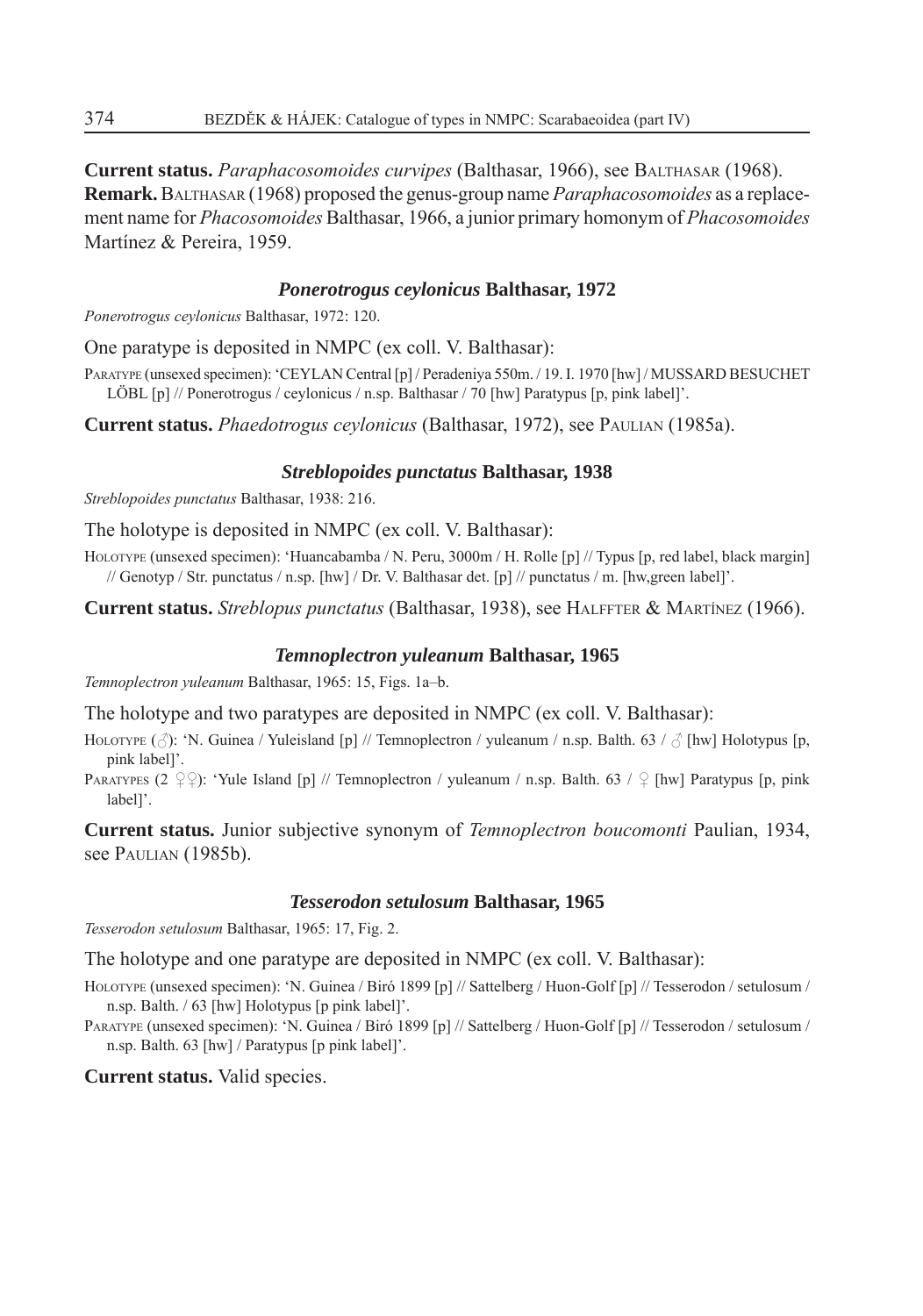# **Missing types**

# **Subfamily Scarabaeinae: Ateuchini**

# *Frankenbergerius mirabilis* **Balthasar, 1938**

*Frankenbergerius mirabilis* Balthasar, 1938: 213, Fig. on p. 211.

**Current status.** Junior subjective synonym of *Frankebergerius armatus* (Boheman, 1857), see Frolov & SCHOLTZ (2005).

**Remark.** The species was described on the basis of two male specimens from the collection of V. Balthasar (BALTHASAR 1938). However, there is no mention of this species in Balthasar's collection, and we were not able to trace the type specimens in NMPC.

## **Subfamily Scarabaeinae: Canthonini**

#### *Panelus quadridentatus* **Balthasar, 1952**

*Panelus quadridentatus* Balthasar, 1952: 223.

**Current status.** Valid species.

**Remark.** The species was probably described on the basis of a single specimen from the collection of V. Balthasar (BALTHASAR 1952). However, there is no mention of this species in Balthasar's collection, and we were not able to trace the type specimen in NMPC.

## *Ponerotrogus krali* **Utsunomiya & Masumoto, 2000**

*Ponerotrogus krali* Utsunomiya & Masumoto, 2000: 407, Fig. 1.

**Current status.** Valid species.

**Remark.** This species was described on the basis of a single female. Although NMPC is reported as the depository of the holotype, it is in fact housed in the National Science Museum (Natural History) in Tokyo, Japan (MASUMOTO, pers. comm.).

# **Acknowledgements**

We are very grateful to Josef Jelínek, Vladimír Švihla (both National Museum, Prague, Czech Republic) and David S. Boukal (Biology Centre ASCR, Institute of Entomology, České Budějovice, Czech Republic) for their help and valuable comments on the manuscript.

Fernando Vaz-de-Mello (Federal University of Mato Grosso, Cuiaba, Brazil) and François Génier (Québec, Canada) kindly consulted the tribal classification of Scarabaeinae and current status of several species-group names. Paul Schoolmeesters (Herent, Belgium) supported us with numerous hardly obtainable literature. The present study was supported by the Ministry of Culture of the Czech Republic (grant DC08P02OUK004).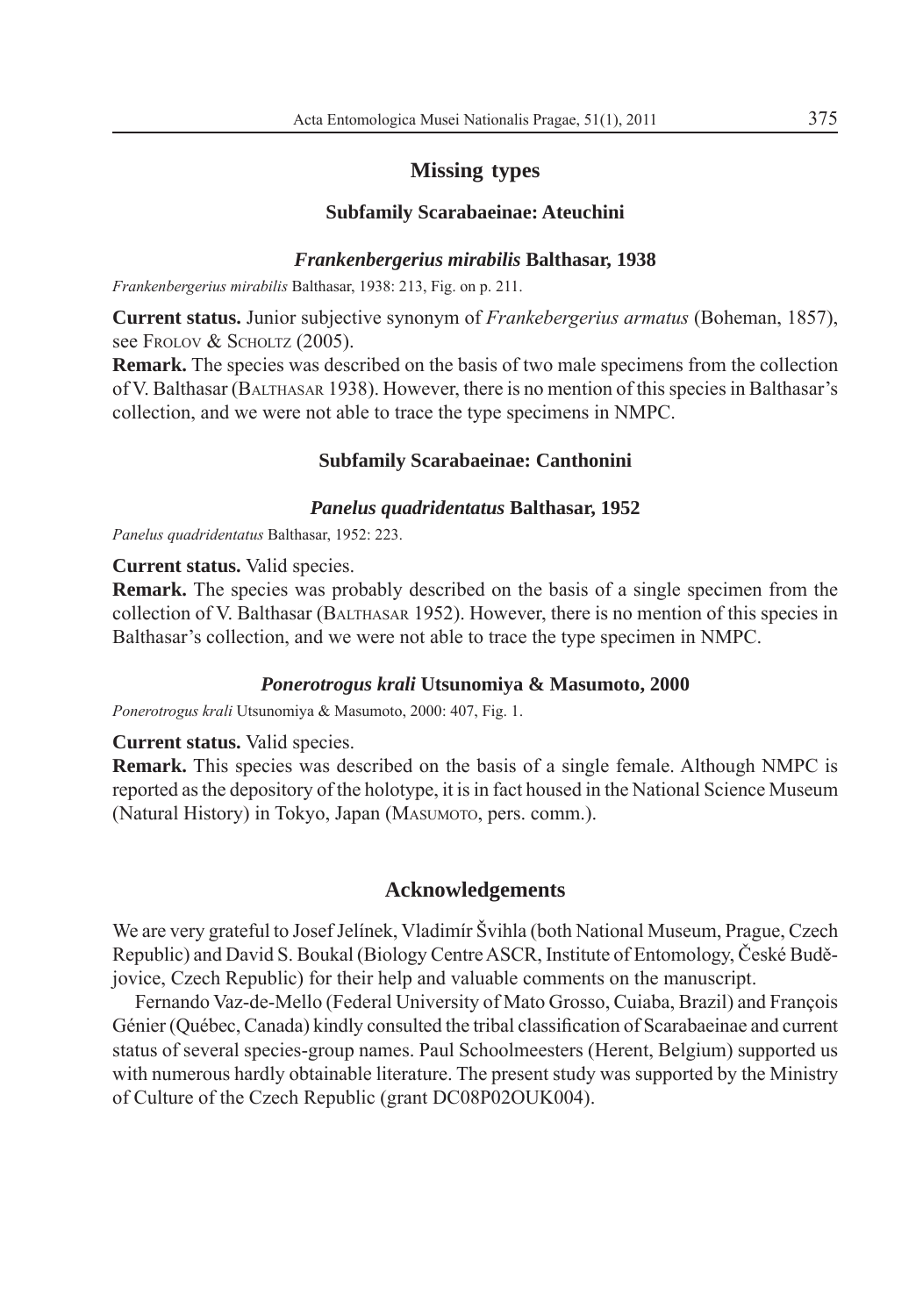# **References**

- BALTHASAR V. 1937: Neue coprophage Scarabaeiden von der Ukerewe-Insel in Ost-Afrika. *Arbeiten über Morphologische und Taxonomische Entomologie aus Berlin-Dahlem* **4**:192–203.
- BALTHASAR V. 1938: Neue Gattungen und Arten der südamerikanischen Coprophagen. *Entomologische Blätter* **34**: 210–223.
- BALTHASAR V. 1939a: Neue Arten der coprophagen Scarabaeiden aus dem Museo Zoologico della R. Università di Firenze. *Redia* **25**: 1–36.
- BALTHASAR V. 1939b: Neue Arten der Gattung Scatimus Er. *Festschrift zum 60. Geburtstage von Professor Dr. Embrik Strand* **5**: 87–91.
- BALTHASAR V. 1939c: Monografi e der Gattung Trichillum. *Věstník Československé Zoologické Společnosti v Praze* **6–7**: 11–26.
- BALTHASAR V. 1939d: Neue Choeridium-Arten (Ins. Col.). *Senckenbergiana* **21**: 44–66.
- BALTHASAR V. 1939e: Neue Megathopa- und Eurysternus-Arten. *Entomologische Blätter* **35**: 111–116.
- BALTHASAR V. 1939f: Megathoposoma n. gen. a nové druhy rodu Deltochilum. (Megathoposoma n. gen. und neue Arten der Gattung Deltochilum Eschz.). *Časopis Československé Společnosti Entomologické* **36**: 5–19 (in Czech and German).
- BALTHASAR V. 1939g: Eine Vorstudie zur Monographie der Gattung Canthon Hffsg. *Folia Zoologica et Hydrobiologica* **9**: 179–238.
- BALTHASAR V. 1940a: Několik nových druhů z čeledi Scarabaeidae. (Einige neue Scarabaeiden-Arten). *Časopis České Společnosti Entomologické* **37**: 67–76 (in Czech and German).
- BALTHASAR V. 1940b: Neue Uroxys-Arten. *Entomologische Blätter* **36**: 33–39.
- BALTHASAR V. 1942: Noví jihoameričtí scarabaeidi. (Neue Scarabaeiden aus Süd-Amerika). *Časopis České Společnosti Entomologické* **39**: 36–44 (in Czech and German).
- BALTHASAR V. 1945: Nové druhy laparostiktních Scarabaeidů. (Les espèces nouvelles des Scarabaeidae Laparosticti). *Acta Entomologica Musei Nationalis Pragae* **23**: 161–166 (in Czech and French).
- BALTHASAR V. 1952: Několik nových druhů čeledi Scarabaeidae z východní Asie. (Quelques Scarabaeidae nouveaux de l'Asie orientale). *Časopis Československé Společnosti Entomologické* **49**: 222–228 (in Czech and French, Russian summary).
- BALTHASAR V. 1958: Eine neue Gattung und Art der Subtribus Alloscelina (Coleoptera, Fam. Scarabaeidae). *Entomologische Arbeiten aus dem Museum G. Frey* **9**: 163–168.
- BALTHASAR V. 1960: Mission zoologie de l'I.R.S.A.C. en Afrique orientale (P. Basilewsky et N. Leleup, 1957). XLI. Coleoptera Scarabaeidae: Scarabaeini, Coprini, Onitini et Oniticellini. *Annales du Musée Royal de l'Afrique Centrale – Série in-8˚, Sciences Zoologiques* **88**: 55–66.
- BALTHASAR V. 1961: Zwei neue Gattungen der Familie Scarabaeidae (Col.). *Entomologische Arbeiten aus dem Museum G. Frey* **12**: 174–181.
- BALTHASAR V. 1963a: Neue Arten der Scarabaeidae und Aphodiidae aus Asien und Afrika. *Entomologische Blätter* **59**: 91–97.
- BALTHASAR V. 1963b: Eine neue Gattung und neue Arten der Fam. Scarabaeidae. *Revue de Zoologie et de Botanique Africains* **68**: 86–98.
- BALTHASAR V. 1963c: *Monographie der Scarabaeidae und Aphodiidae der palaearktischen und orientalischen Region. Band 1. Allgemeiner Teil, Systematischer Teil: 1. Scarabaeinae, 2. Coprinae (Pinotini, Coprini).* Tschechoslowakischen Akademie der Wissenschaften, Prag, 391 pp.
- BALTHASAR V. 1965: Eine neue Untergattung und neue Arten der familie Scarabaeidae. *Acta Entomologica Bohemoslovaca* **62**: 14–23.
- BALTHASAR V. 1966: Neue Gattungen und Arten der Scarabaeoidea der australischen und neotropischen Region. *Entomologische Blätter* **62**: 177–185.
- BALTHASAR V. 1967a: Neue Arten der Familien Scarabaeidae und Aphodiidae. *Opuscula Zoologica* (München) **91**: 1–8.
- BALTHASAR V. 1967b: Neue Arten der Familie Aphodiidae (Coleoptera). *Acta Entomologica Bohemoslovaca* **64**: 122–139.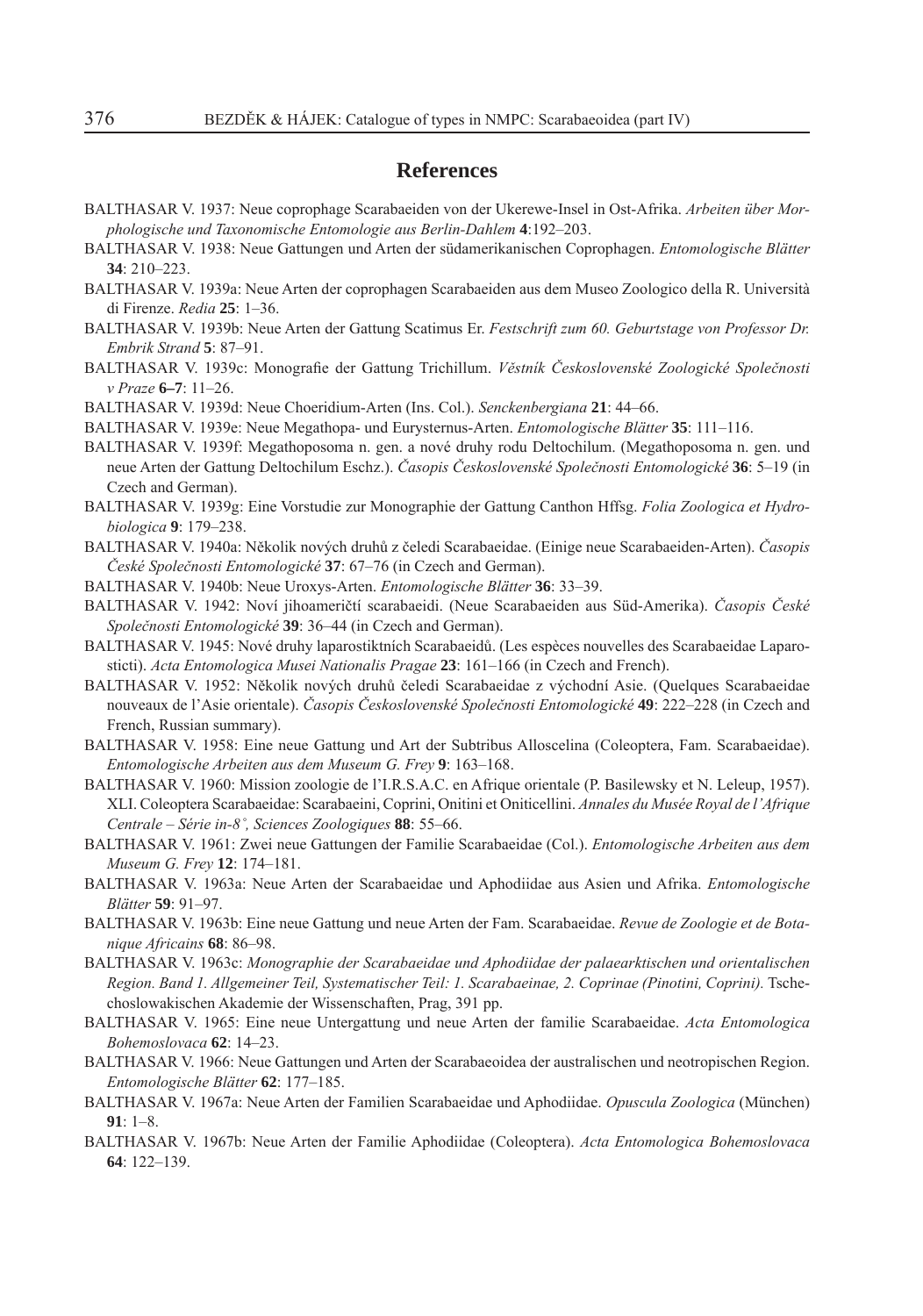- BALTHASAR V. 1968: Paraphacosomoides n. n. für Phacosomoides Balth. (nec Martínez et Pereira 1958). *Entomologische Blätter* **64**: 92.
- BALTHASAR V. 1972: Neue Arten der Scarabaeidae und Aphodiidae von Ceylon. *Mitteilungen der Schweizerischen Entomologischen Gesellschaft* **45**: 117–122.
- BEZDĚK A. & HÁJEK J. 2009: Catalogue of type specimens of beetles (Coleoptera) deposited in the National Museum (Natural History) in Prague, Czech Republic. Scarabaeoidea: Bolboceratidae, Geotrupidae, Glaphyridae, Hybosoridae, Ochodaeidae and Trogidae. *Acta Entomologica Musei Nationalis Pragae* **49**: 297–332.
- BEZDĚK A. & HÁJEK J. 2010a: Catalogue of type specimens of beetles (Coleoptera) deposited in the National Museum, Prague, Czech Republic. Scarabaeidae: Dynamopodinae, Dynastinae, Melolonthinae and Rutelinae. *Acta Entomologica Musei Nationalis Pragae* **50**: 279–320.
- BEZDĚK A. & HÁJEK J. 2010b: Catalogue of type specimens of beetles (Coleoptera) deposited in the National Museum, Prague, Czech Republic. Scarabaeidae: Cetoniinae (including Trichiini) and Valginae. *Acta Entomologica Musei Nationalis Pragae* **50**: 629–655.
- BLACKWELDER R. E. 1944: Checklist of the coleopterous insects of Mexico, Central America, the West Indies, and South America. Part 2. *Buletin of the United States National Museum* **185**: 189–341.
- CHALUMEAU F. & GRUNER L. 1974: Scarabaeoidea des Antilles françaises. *Annales de la Société Entomologique de France (Nouvelle Série)* **10**: 781–819.
- CHAPIN E. A. 1946: Necessary changes of names in the coleopterous family Scarabaeidae. *Proceedings of the Biological Society of Washington* **59**: 79–80.
- FROLOV A. V., AKHMETOVA L. A. & SCHOLTZ C. H. 2008: Revision of the obligate mushroom-feeding African 'dung beetle' genus Coptorhina Hope (Coleoptera: Scarabaeidae: Scarabaeinae). *Journal of Natural History* **42**: 1477–1508.
- FROLOV A. V. & SCHOLTZ C. H. 2005: Revision of the southern African genus Frankenbergerius Balthasar with description of new taxa (Coleoptera: Scarabaeidae: Scarabaeinae). *Journal of Natural History* **39**: 2355–2377.
- GÉNIER F. 2001: Note sur les espèces de Deltochilum Eschscholtz décrites en 1939 par V. Balthasar (Coleoptera: Scarabaeidae, Scarabaeinae). *Fabreries* **26**: 1–8.
- GÉNIER F. & KOHLMANN B. 2003: Revision of the Neotropical dung beetle genera Scatimus Erichson and Scatrichus gen. nov. (Coleoptera: Scarabaeidae, Scarabaeinae). *Fabreries* **28**: 57–111.
- HALFFTER G. & MARTÍNEZ A. 1966: Revision monografica de los Canthonina Americanos (Coleoptera, Scarabaeidae) (1a. parte). *Revista de la Sociedad Mexicana de Historia Natural* **27**: 89–177.
- HALFFTER G. & MARTÍNEZ A. 1977: Revision monografica de los Canthonina Americanos, IV parte. Clava para generos y subgeneros. *Folia Entomológica Mexicana* **38**: 29–107.
- HANSKI I. & CAMBEFORT Y. (eds.) 1991: *Dung beetle ecology*. Princeton University Press, Princeton, 481 pp.
- ICZN (1999) *International Code of Zoological Nomenclature. Fourth edition.* International Trust for Zoological Nomenclature, London, 306 pp.
- JOSSO J.-F. & PRÉVOST P. 2003: Contribution à la connaissance des Scarabaeidae africains II (Coleoptera, Scarabaeidae, Coprinae). Ètude du genre Pedaria. *Cahiers Magellanes, Hors-série* **7**: 1–39.
- JOSSO J.-F. & PRÉVOST P. 2006: Contribution à la connaissance des Scarabaeidae africains III (Coleoptera, Scarabaeidae, Coprinae). Ètude du genre Pedaria – II. *Cahiers Magellanes, Hors-série* **14**: 1–20.
- KOHLMANN B. 1984: Biosistemática de las especies norteamericanas del género Ateuchus (Coleoptera: Scarabaeidae: Scarabaeinae). *Folia Entomológica Mexicana* **60**: 8–81.
- KRÁL D. 2003: The genus Haroldius (Coleoptera: Scarabaeinae): two new species, range extension, catalogue. *Acta Societatis Zoologicae Bohemicae* **67**: 193–197.
- LANE F. 1947: Sôbre os tipos e a sinonímia de alguns Canthonini (Col. Scarabaeidae). *Papéis Avulsos do Departamento de Zoologia, Secretaria de Agricultura* **8**: 109–121.
- LANGE R. B. 1947: Ensaio da zoogeografi a dos Scarabaeidae do Paraná com algumas notas eto-ecológicas. *Arquivos do Museu Paranaense* **6**: 305–315.
- MARTÍNEZ A. & MARTÍNEZ A. 1987: Apuntes para una revision de Ateuchus Weber (Col., Scarabaeidae, Coprini, Ateuchina). *Revista del Museo Argentino de Ciencias Naturales 'Bernardino Rivadavia' e Instituto Nacional de Investigacion de las Ciencias Naturales, Entomología* **6**: 27–37.
- MATTHEWS E. G. & STEBNICKA Z. 1986: A review of Demarziella Balthasar, with a transfer from Aphodiinae to Scarabaeinae (Coleoptera, Scarabaeidae). *Australian Journal of Zoology* **34**: 449–461.